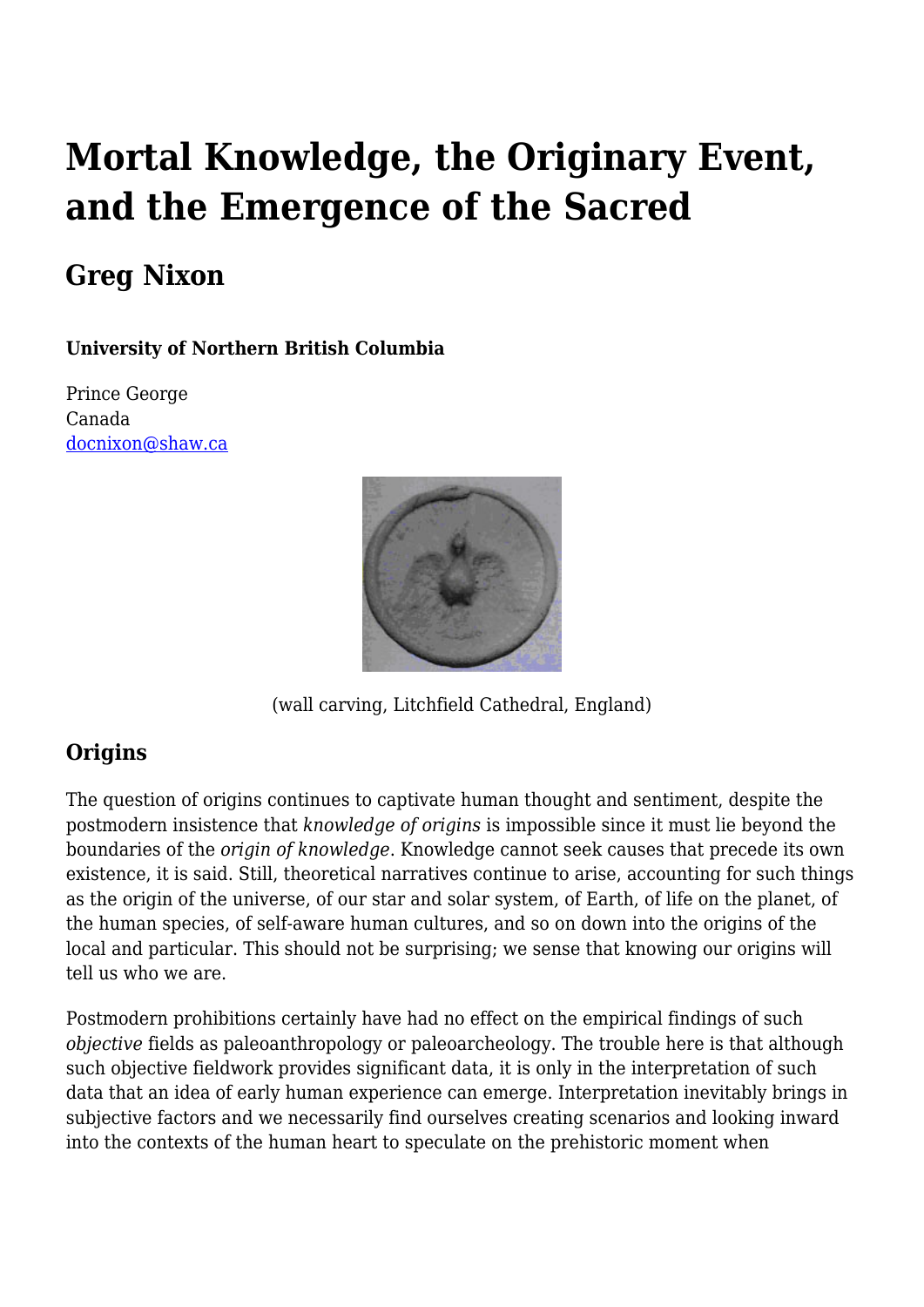imagination, conceptual thought, and abstract knowledge became possible. In other words, using the tools of our objective sciences, we create narratives of origin that attempt to exceed their own limitations by blending the objective with the subjective. Generative anthropology embraces such subjectivity and tends not to avail itself of such empirical data. It is instead an outstanding example of what might be seen as a more literary or even intuitional approach.

The originary thinking demanded by generative anthropology is to some degree anathema to the harder sciences that ignore the human experience to seek progress in verifiable knowledge, centrifugally flying from origins even while explaining them away. The point of origin, however, remains the centripetal center of the present for the mythic mind, akin to the inspirations of poetry and the arts for us. However, when the mythic mind becomes the theoretic mind, according to the stages explained by Donald (1991), sacred awareness becomes self-isolated objectivity, much more efficient but entirely without a sense of revelation.

Originary thinking draws the mind inexorably back toward its origin. It is memory as epistroph[e\(1\)](http://anthropoetics.ucla.edu/ap1201/mortalknowledge#n1) (Hillman, 1979; Nixon, 1995). Individual minds originate within specific cultural contexts, but whence come such symbolic cultural contexts in the first place? This is the heart of the matter. To fully experience our own conscious existence, both psychic and physical, we must have a context, a sense of the circumstances and powers that birthed it. As GA founder Eric Gans (1993) points out: "We can construct no theory of the human that is not grounded on the human necessity that motivates our construction" (p. 1). In other words, thinking *from* or toward our origin is to legitimate our existence as thinking beings, as well as perhaps to guide us into the future.

With this in mind, my originary analysis will critically compare some of the foundational tenets of generative anthropology with the objective findings of paleoanthropology and linguistics. Furthermore, I will tender an originary proposal of my own. It is hoped my suggestions will serve more to augment than oppose those already made by Professor Gans (*e.g.*, 1981, 1990, 1993, 2006).

In the following sections Gans's hints at the *speciation* of "modern" humanity and the *timeframe* of the originary event will be compared. Next, brief considerations on a minimal definition of *language* will be followed by a look at the *suddenness* and *revelatory* aspects of its (and our) emergence. But the last section will focus on what I see as the true catalyst of the originary event—*mortal knowledge*, and will require a change in tone from the literalempirical to the literary-theoretical.

My own proposals certainly meet Gans's minimal requirements: "An originary hypothesis must construct a plausible account of the origin of all that is essentially human—including the sacred, the esthetic, desire, and resentment" (1993, p. 3), a concise list to which I add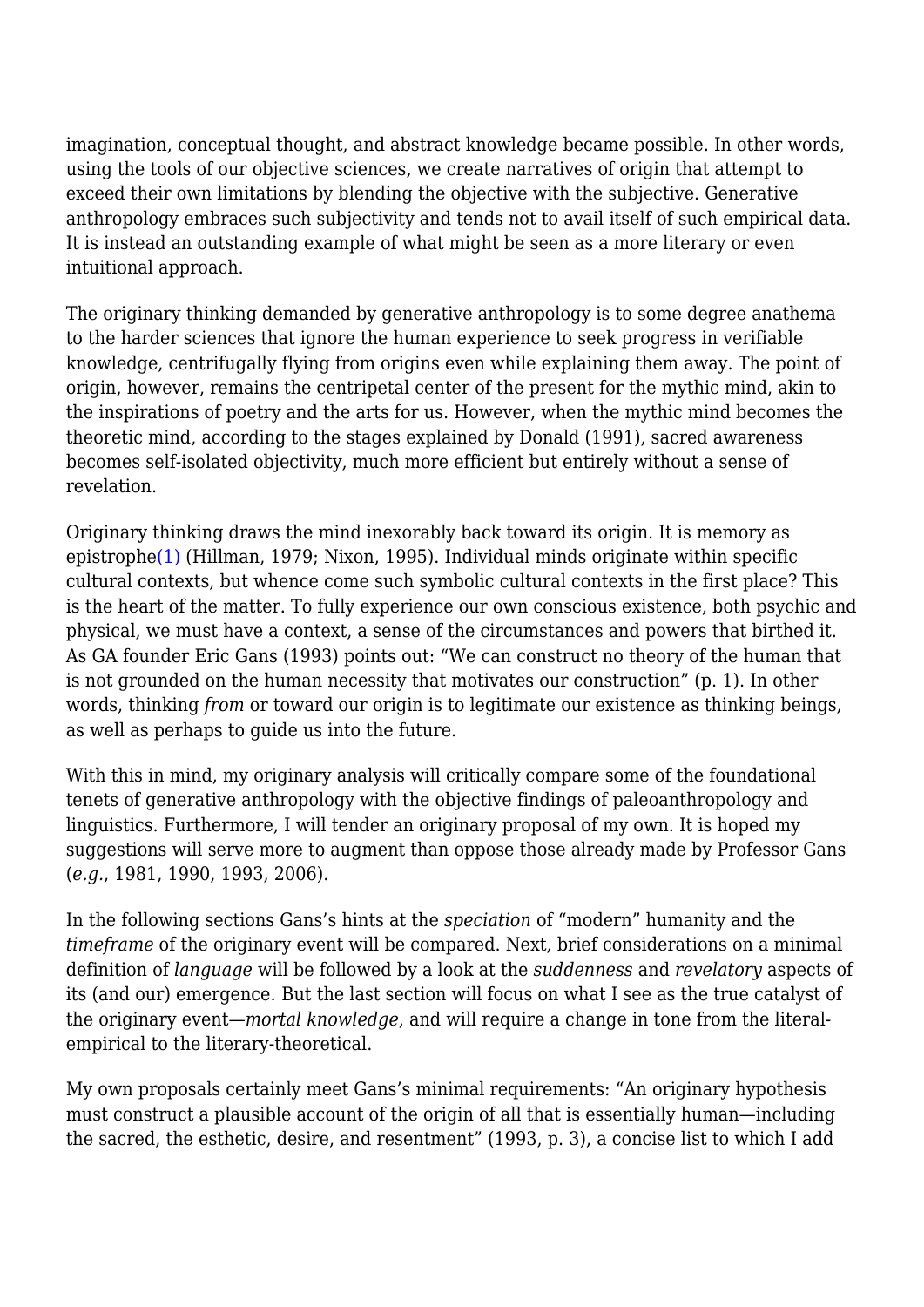the sine qua non of *conscious experience*, *i.e.*, experience that has become conscious to itself, loosely known as self-consciousness, a topic Gans (2006) has touched upon. Conscious experience as coeval with awakening to the sacred has been more fully explored by me elsewhere (Nixon, 2006[\(2\)](http://anthropoetics.ucla.edu/ap1201/mortalknowledge#n2)).

It should be noted that Gans makes it quite clear that his mentioning of possible timelines or places and even his reconstruction of the originary event are secondary to his insistence that there *was* an originary event, in one time and one place: "The originary hypothesis per se—that human language, and with it, humanity itself, came into being in an event—has a higher logical status than this or any other particular version of the originary scene" (1993, p. 9). Humanity at some point *conceived* and birthed itself from the womb of nature, though it could never become entirely distinct. With this I profoundly agree, but there are still devils to be found in the details.

2

## **Our Emergent Species**

To begin this abbreviated quest, we must first identify that for which we seek origins. The origin of the human body has been traced largely through paleoforensics and evolutionary science. *Homo sapiens*, our *biological* species, is generally thought to have emerged in its "early-modern" form some 100 to 200 kya (thousand years ago) in Africa. $(3)$  There are competing theories for such origins, the best known being multiregionalism, but they need not concern us here. The question here is focused on a later product of the activities of *H. sapiens*, to wit, complex culture and reflective consciousness—knowledge creating humanity, the being who lives to learn and learns so it may live. $(4)$ 

At the point when cultural evolution comes largely to replace biological evolution, we may find our quarry. "Man must be defined by his *mind*" (Gans, 1990, p. 2). What we seek here is the origin of the human mind, that is, the abstract *space* of subjectivity that creates knowledge and divides self from world through the binary structures of symbolic communication. What is learned is knowledge, and knowledge is always and only a symbolic construction (however successful its practical application may be). It is only with selfreflective subjectivity that *conscious learning* (as opposed to unconsciously reactive behavioral modification) begins.

There is little indication in the prehistoric archeological record that this crisis of cultural transformation is identical to the original speciation of *H. sapiens*. Though skulls discovered from this period appear to have inner indentations where speech areas like Broca's and Wernicke's are found in modern brains, and though the pharynx is lengthened and the larynx fallen allowing for the greater breath control necessary for speech, there is simply no certain evidence of any cultural activities that could be unequivocally called symbolically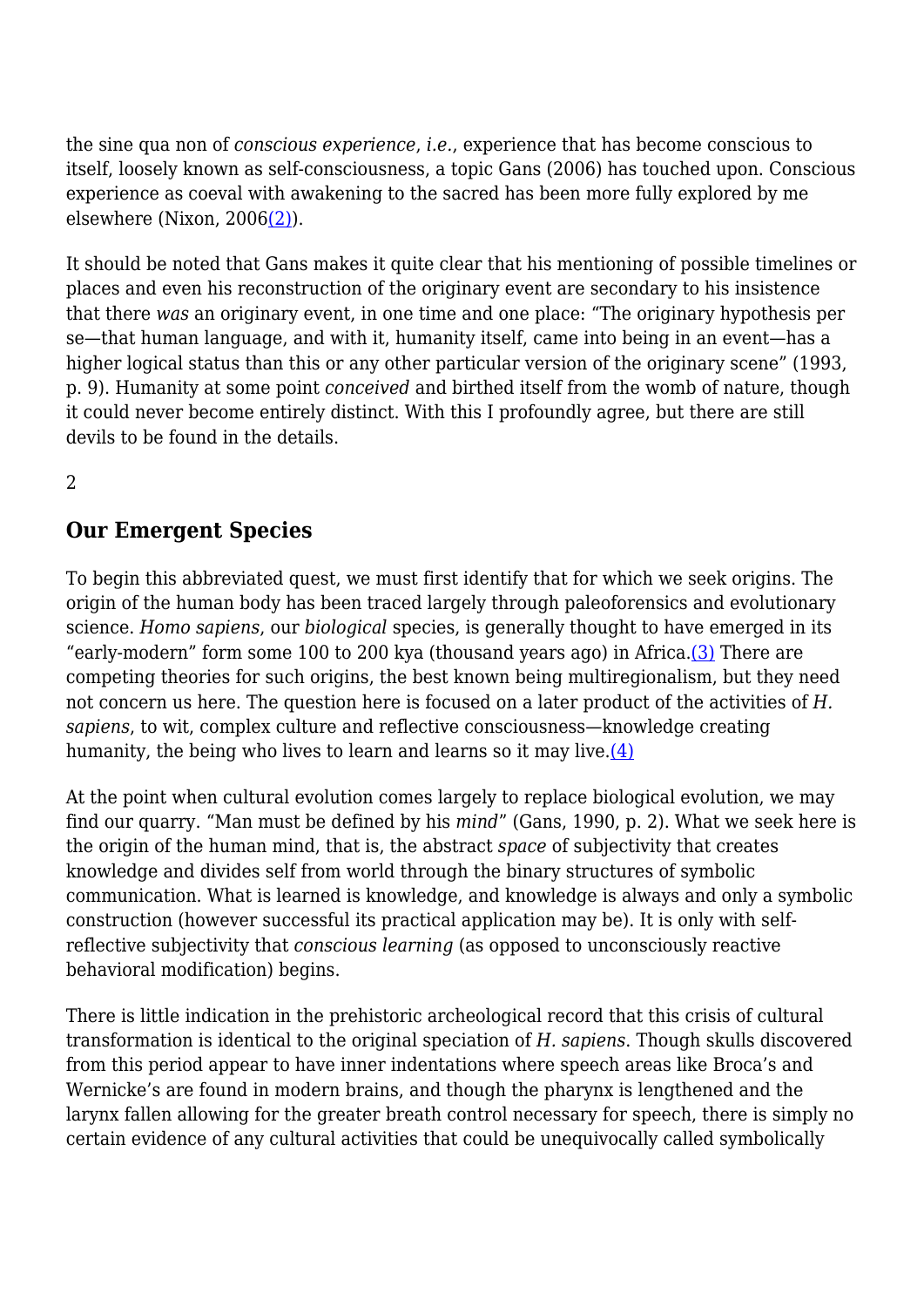abstract in the first 100,000 years or so of *H. sapiens*. It may well be that the brain had other uses for those areas and that the fallen larynx served other purposes than speech, for example, the breath control required of rhythmic sound-making or even the increasing demands of non-syntactic protolanguage[.\(5\)](http://anthropoetics.ucla.edu/ap1201/mortalknowledge#n5) Later when the *symbolic threshold* (Percy, 1975; Deacon, 1997) is crossed, the first function of these and other biological adaptations or mutations could have been *exapted[\(6\)](http://anthropoetics.ucla.edu/ap1201/mortalknowledge#n6)* to meet the demands of newly discovered formal language. Did the advent of formal language result from a later cerebral mutation, continued gradual evolution of the brain, *or* from cultural invention?

Despite the fact that such an awakening to the symbolic potential of vocalizing would necessarily have had significant accompanying neural activity, it is unlikely that the symbolic crossing was made possible by a genetic mutation (macro or micro), the theory favored by Klein (2004) and others who seem unable to accept that cultural breakthroughs could precede biological change. There is no evidence of such a mutation ca. 50 kya when Klein posits the symbolic revolution; however, at the earlier time of biological speciation physical features appear that were previously unknown. Such fortuitous mutations, according to the evidence, are likely to have happened a great many millennia before the breakthrough to formal human languag[e\(7\)](http://anthropoetics.ucla.edu/ap1201/mortalknowledge#n7) and the recognition of the sacred.

Certainly an improved ability to communicate in "prehistoric pidgin" (protolanguage $(8)$ ) would have proved evolutionarily advantageous. It seems quite sensible to speculate that early-modern *H. sapiens* began to expand his repertoire of mimicry and gesture with a greatly improved ability to make a wider range of oral sounds. But whether cerebral capacity increased first or evolved from cultural practices passed on through education must remain unknown. Here Gans (1990) is for cultural change first: "The hypothetical event involves no immediate biological modification, but it promotes such modification by revising the selection criteria within the proto-human species to include the supplementary aptitude for survival bestowed by the discovery/invention of language" (p. 7). This approach is eminently reasonable, though they may have co-evolved, as Deacon (1997) would have it.

In any case, this evolutionary change in the physiology of communication would likely allow for some degree of increased cultural complexity over tens of thousands of years (specifics varying from tribe to tribe), but at this point such communication would have remained but a tool to serve instrumental ends in the here and now. The displacement from the here and now, the abstraction of self from world, the power to create/discover images and give them form, the sense of a sacred reality—these were yet waiting in the wings.

On this matter, Gans is ambivalent. On several occasions, he seems to equate the emergence of modern humanity with the *H. sapiens* speciation. While making another point, he states, "But the human ethic was more powerful than the pre-human, and by the time *homo sapiens* [sic] appeared we must assume that it had driven it out" (1990, p. 29). In another work, Gans is even more firm: "The originary hypothesis implies that the genetic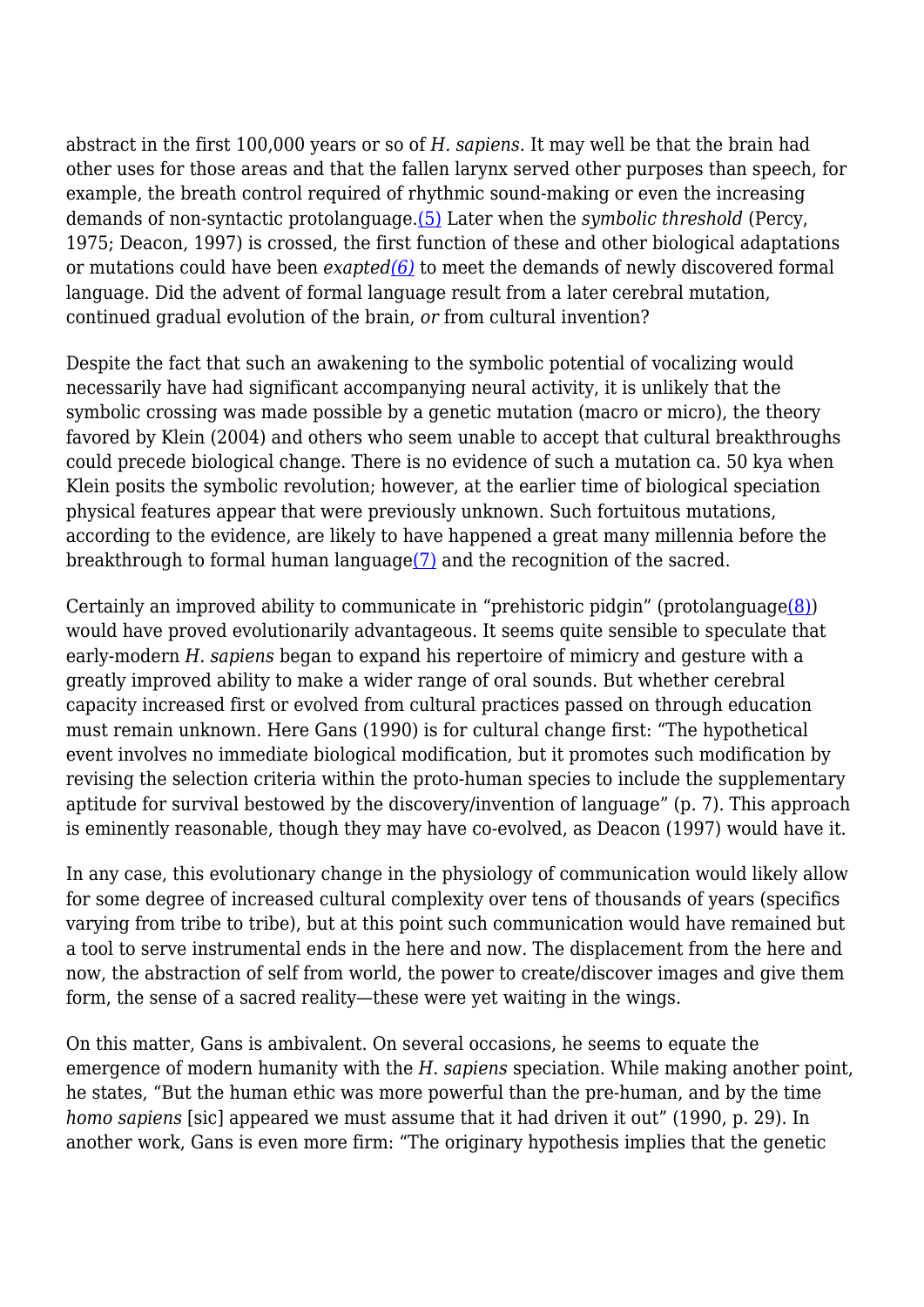differentiation of *Homo sapiens* should result from the new selection criteria inaugurated by the use of language; whatever evolutionary pattern, genetic changes must follow rather than lead the emergence of cultural phenomena" (1993, *note* p. 4). Elsewhere he speaks of "cultural speciation" (1993, p. 7), seemingly accepting the emergence of our self-referential subspecies, yet still equating it with the our biological parent species.

It is generally agreed that our subspecies is the product of cultural invention; it is not functionally or phenomenologically the same species as the pre-symbolic (what Gans might call pre-representationa[l\(9\)\)](http://anthropoetics.ucla.edu/ap1201/mortalknowledge#n9) early or premodern H. sapiens. We are apparently much the same biologically, though detailed brain scans would likely reveal great changes in neuronal assemblies. We have become what was once redundantly called *Homo sapiens sapiens*, humanity that knows that it knows (used in the past, however, to refer to the original biological species). The new species or subspecies that we are is differentiated by its symbolic communication and culture. Philosopher Cassirer (1944) nominated the sobriquet animal symbolicum (p. 26), while novelist Percy (1975) called us like he saw us, Homo *symbolificus*, "humanity the symbol-monger" (p. 16). Deacon titled us *The Symbolic Species* (1997), still *H. sapiens* however. No doubt there has been great gain and great loss in becoming the new species that Morris (1993) designated as *Homo symbolicus* in his 1925 dissertation, the Latin term probably most appropriate for the species we have become.

## **The Timeline of Emergence**

Gans shows bold insight in noting that this change could not have resulted from gradual changes, evolutionary or otherwise. It was a sudden and one-time event, though anomalies of symbolic engagement are indicated in the archeological record. Just as the symboliclinguistic abilities of Kanzi the bonobo (Savage-Rumbaugh & Lewin, 1994) and Alex the grey parrot (Pepperberg, 2000) are anomalies that seem to resist that desired clean line between our language abilities and those of our confreres in the rest of the animal kingdom, $(10)$  so prehistoric archeological discoveries prevent us from drawing an absolute line between a time of no symbolism and that of symbol use.

Anomalous *islands* of apparent symbol use have appeared in a number of places, but—to judge from the lack of similar evidence in nearby times or places—such symbol use did not survive or spread to other human groups so cannot be said to be the beginning of the symbolic species. An anomaly is just that, an unclassifiable irregularity, but it might be noted that though the symbol-use in these islands is unexplained we have no reason to think it implies *complex culture and reflective consciousness*.

3

Henshilwood *et al*. (2001) found rock incision patterns and the ubiquitous red ochre (rust) dating from more than 70 kya at Blombos Cave in South Africa, though their symbolic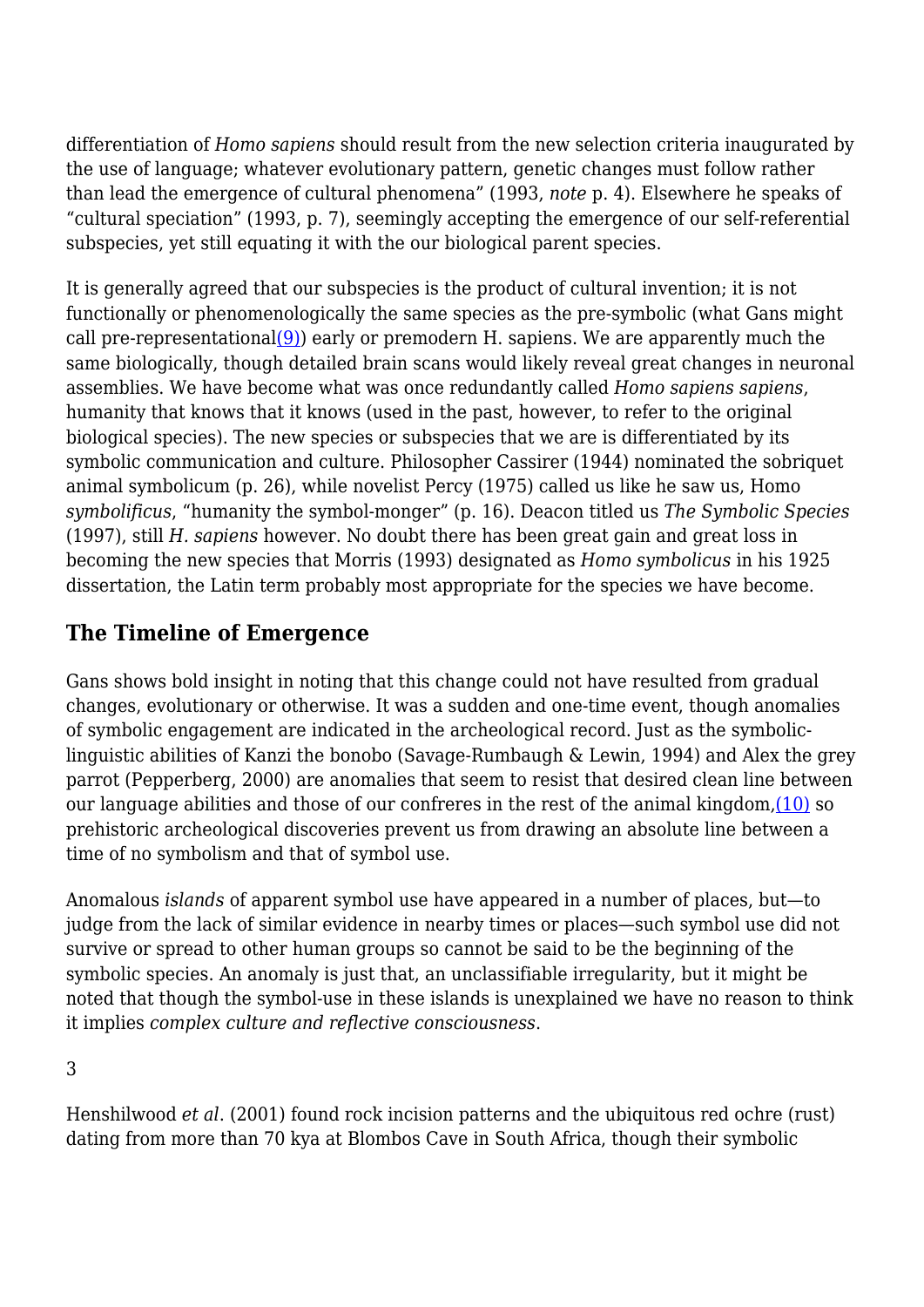meaning remains mysterious, leaving this find as anomalous indeed. The Smithsonian states that the "petroglyphs (rock engravings) found at Panaramitee [Australia], around 45,000 years old, are the earliest known examples of rock art in the world" (Scarre, 1993, p. 45). Stanford anthropologist Klein (2002) names the finding of "beads" made from ostrich egg shell fragments in Africa's Great Rift Valley ca. 50 kya as the first indisputable indication of symbolic representation. The move toward a more recent origin by identifying formal language forms with visual images was given a boost by Noble and Davidson (1991, 1996) who made a study of cave art and prehistoric sculpture and concluded that languages can be traced back with certainty only about 32,000 years. The discovery of the Chauvet Cave in France, claiming the oldest known paintings in the world at over 30 kya (Chauvet, Deschamps, and Hillaire, 1996), supports this and is the first indisputable sign of Pfeiffer's (1982) *creative explosion* of the Cro-Magnon in what is now Spain and France. At this point, reflective consciousness is on full display in its engagement with sacred reality.

The time that formal language (FLN) emerged remains a subject of volatile dispute with some insisting that nonhuman animals have languages of their own, others following a gradualist evolutionary scenario (*e.g.,* Greenspan & Shanker, 2004; Pinker, 1994), but with the major debate between those of the early and late schools of suddenly appearing formal language. There is not the space to consider the arguments here, but suffice to say that among empirical scientists (*e.g.*, Bickerton, 2000; Deacon, 1997), the early origins (100+ kya, sometimes including Neanderthal or even *H. erectus*) hold ascendancy, with the more artistically-attuned group (e.g., Klein, 2002; Noble & Davidson, 1991, 1996; Pfeiffer, 1982; Tattersall, 1998, 2002) seeing late origins, 30-50 kya.

Earlier burials of early *H. sapiens* have been found in Israel ca. 100 kya but the "ritual remains" (boar jawbone and deer antlers) are scant and open to interpretation, according to Ian Tattersall (1998), Curator in the Department of Anthropology of the American Museum of Natural History—not to mention the fact that they are alone in that time period, that is, anomalous. No *unequivocal* evidence of symbolic grave remains appears in the record until the extravagant Cro-Magnon burial found in what is now European Russia 28 kya.[\(11\)](http://anthropoetics.ucla.edu/ap1201/mortalknowledge#n11) By this period, the mythic mind of modern humans $(12)$  clearly makes itself evident, as Tattersall proclaims: "Nothing like this appears in the record left by any earlier humans. Truly, a new kind of being was on Earth" (p. 10). Though Gans (1999) has stated his preference for an early origin of language, he is referring to what he calls the "little bang" of the first representational gesture, symbolic in that it communicates an inner emotional state. Such singular gestures without a syntactical system are conceivable within what is here being called protolanguage, but such singular representations would still be restricted to the here and now and thus not able to open the communal mind to the full *beyondness* of the sacred. I would think the centrality of aesthetics alone would lead GA to identifying the originary event with the late appearance of this *new kind of being on Earth*.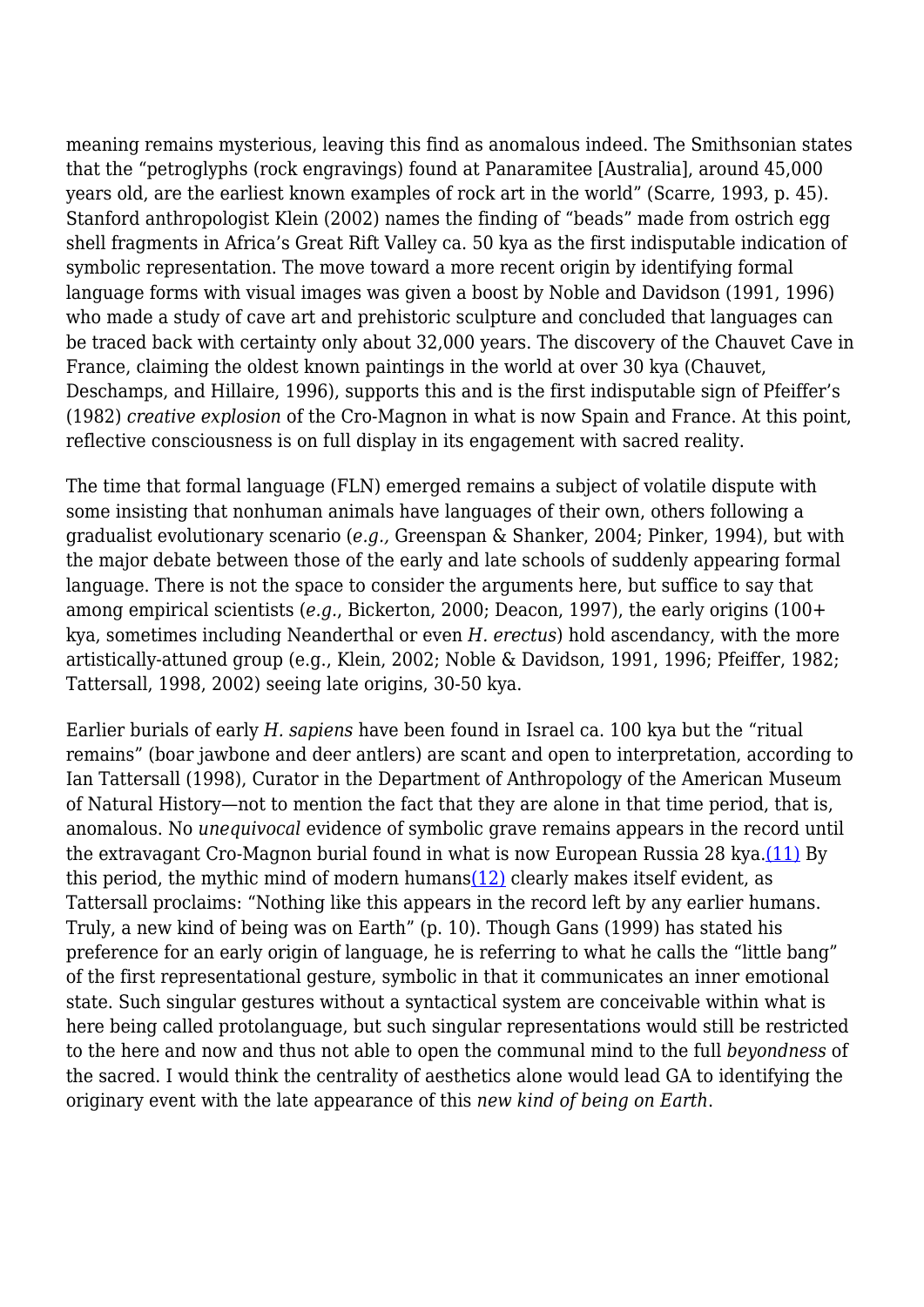### **Language and Representation**

Tattersall is also in agreement with Gans that this change was not gradual. However, there is no reason it could not be piecemeal and gradual if Gans's version of the originary event were accepted. Gans suggests a "thought experiment" in which a tribe surrounds an object of appetite, like a game animal. But when the members of the group approach the object simultaneously, they become aware of the conflict about to ensue over possession of the game. One of them gestures or vocally expostulates indicating the refusal to continue the approach and, for Gans, this is the first meaningful sign:

The aborted gesture of the individuals on the periphery, which is prolonged in the kinetic imagination of each toward the object, becomes the *sign* of the object. The reproduction of this sign not only evokes the object but *designates* it to the other participants of the scene. This gesture is thus the first act of representation. $(13)$  (1990, p. 3)In this scenario, there's no reason such a singular "sign" could not appear spontaneously in other places, then gradually evolve among many groups into the greater complexity of full-blown language. The problem with this approach is that individual signs that *re-present* an external object are not widely accepted as the basis for formal language. Such signs—verbal or gestural "symbolic" indicators—are instead the fundamental components of protolanguage (Bickerton, 2000) that, once established, are passed on and changed through mimesis. $(14)$ However, Gans has also claimed that the sign is experienced as emerging from the center, implying that it is a sort of global representation within the complete context of a language that is present as potential but yet unformed.

The semantic keys to human speech (and intersubjective human being) are image reception, *symbolic self-reference*, and narrative wherein symbols of language and other creative systems expand the system by going forth as *imaginal realities*, that is, experienced images. Symbolic self-reference—symbols deriving meaning from a symbolic matrix (and, later, speech with a subjective referent)—is not necessarily enclosed within the garrote of the hermeneutic circle, but instead with image-receptivity (imagination) is concentrically open. The image, always one step ahead, keeps the concept open and *intentional*. The inherent syntactic creativity of most human sentences and the symbolic reference to images or ideas (not *representations*) are enough to set human language apart from all other modes of communication.

Linguist Trask (1995) offers four further closely related "design features" of the FLN, modified from Hockett's (1960) famous list, and demonstrates that only human language has them: duality, "the use of a small number of meaningless elements in combination to produce a large number of meaningful elements" (p. 3); displacement and open-endedness (too closely related to separate), the former the ability "to talk about things other than the here and now" (p. 5), and the latter the fact that nearly anything can be said[.\(15\)](http://anthropoetics.ucla.edu/ap1201/mortalknowledge#n15) A corequisite of these two is another kind of displacement, that of the speaker from what is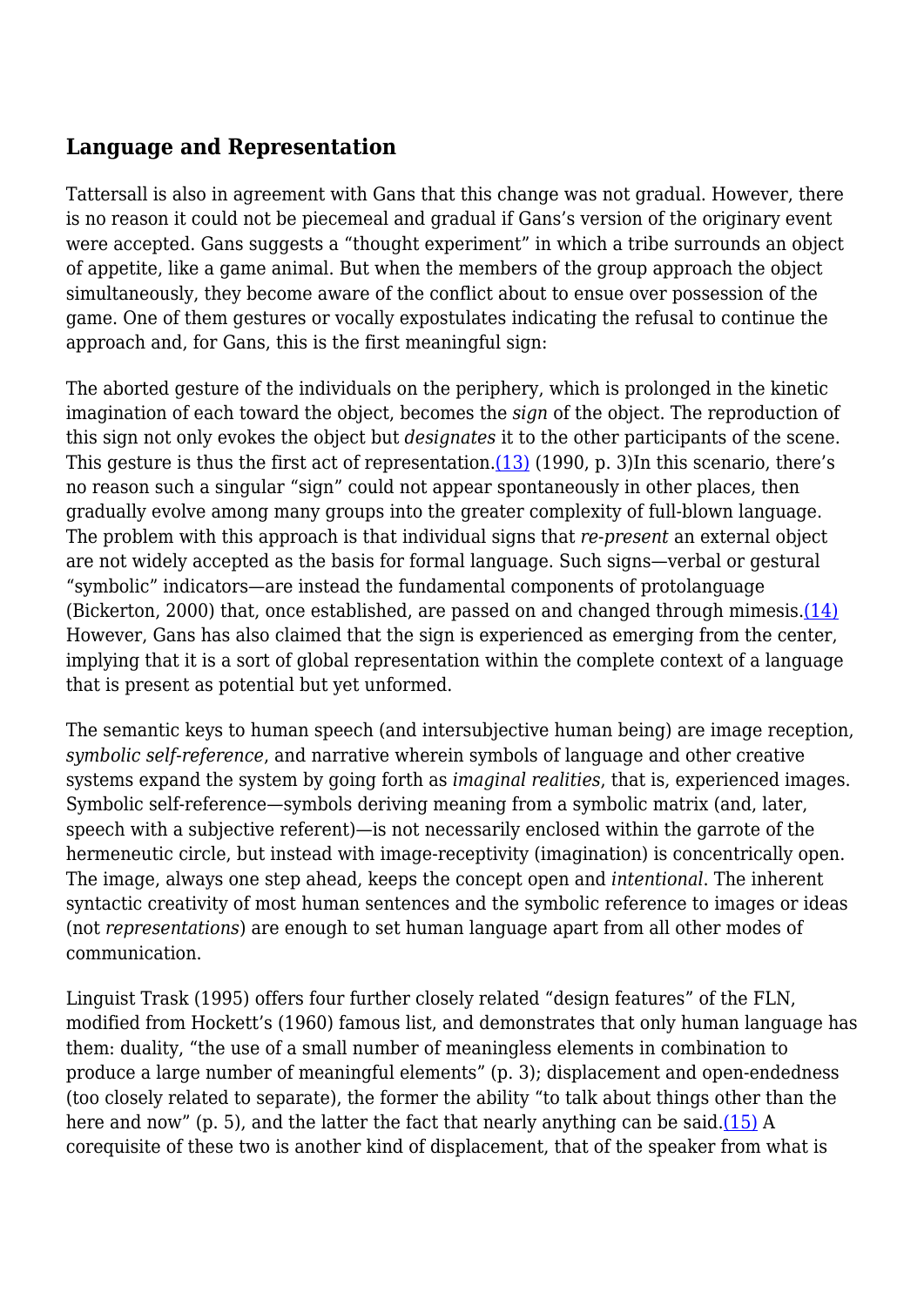spoken, though for the first speakers such displacement would have been subliminal at best. The last is stimulus-freedom, the power to choose how or if one should respond to a received stimulus. Trask concludes: "Lacking duality, lacking displacement, lacking openendedness, lacking stimulus-freedom, animal signalling systems are almost unfathomably different from human languages" (p. 11).

The meaningful aspect of language is semantics, and the study of attributing meaning to signs within a cultural context is semiotics. But without the spur of the semantic imagination as seen in mythic images and narratives—the symbol's compelling *just out of reach* aspect of felt meaning—language would have no semiotic context; it would be just uninspired technology.

Hermeneutic philosopher Paul Ricoeur (1967) has emphasized the centripetal power of the symbol to focus inchoate experience into *that which can be spoken*—that is, the first words *without* concrete referents, the step out of protolanguage into the real thing. Referring to the sense of unseen, felt presences, Ricoeur declares that "for these realities to be a symbol is to gather together at one point a mass of significations which, before giving rise to thought, give rise to speech" (p. 11). Speech together precedes speech alone (monologues), which in turn precedes silent inner speech (thought), often considered necessary for selfhood. It appears that intersubjective symbolic exchange precedes the individual sense of self. It is the communally accepted meaning of symbols that gives language wings, that is, its imaginal potential to expand into the unknown, to build palaces of imagination where before had been nothing—yet these palaces are of uncontestable reality since their existence is experienced by all members of the dialogic group, often no doubt as revelations, a perspective generative anthropology should find amenable.

#### 4

Language—in the Saussurean sense of the play of signs and, beyond that, since almost anything can be said or thought—cannot begin its ventures into the abstract *until a complete network of syntactic structures is in place*. Without such foundational structures, ideas or concepts cannot be combined or spliced (Chomsky's *merge* and *displace*) to create new ideas or concepts that make no direct reference to the concrete world of the embodied senses or the environment. This explains why there are no partial languages (*proto* does not mean *partial*) since for abstract concepts to have meaning, they must already be embedded within a larger meaningful system. How else could ideas or words employ other ideas and words to build new ideas and words?

Pointer names or signs that only indicate concrete objects or actions in the here and now can never *get off the ground*, so to speak, that is, they cannot create new sentences from the organs of previous sentences to expand on a theme or tell a story. If partial FLNs are not possible, than a self-referential language code or system cannot be built bit-by-bit. It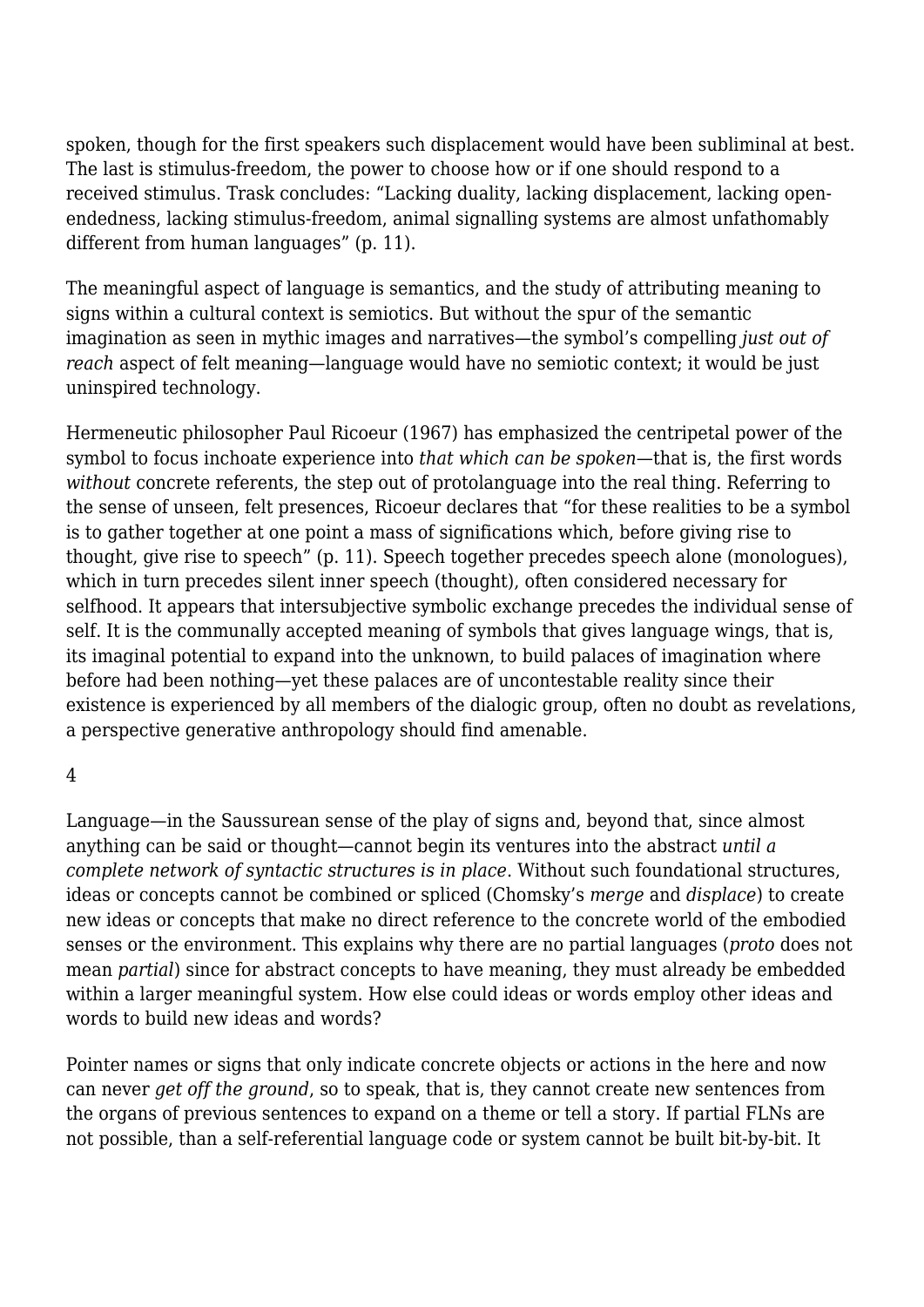must begin as an emergent system already functional with the potential for expansion. Such emergence can only take place *all at once*, in a momentous efflorescence, as the next section elaborates.

## **The Originary Moment**

To discover a mythic cosmos and tell its story meant that the syntactic undercarriage already had to be present as a complete system. You cannot build a cosmology with a partial syntactic structure any more than you could build a bridge without a consistent structural support system. The various properties that in a momentary concrescence created recursive syntax may have been evolving for millions of years each on their own but in the service of other biological functions. Metaphorically, the parts of the bridge may have been made elsewhere then combined to make its structural support system. Until the entire bridge is complete, however, it is useless. Only with a complete bridge can the crossing be made, and that completion occurs in a single identifiable moment. In the same way, human recursive speech cannot appear until its substructure is in place, and that appearance arrives suddenly. Unlike the bridge, formal language is an emergent phenomenon, its possibilities not indicated in its substructure. *Language in the human sense is not reducible to its parts*.

This then is a first point that needs emphasis: Even if the journey to this transformation of experience is seen as a slow rising exponential curve, there is still an apex, the point of transition. No matter how slow or long the climb up the hill, no matter how many returns, pauses, dead ends, or turns toward other hills to ascend, this particular hill is only crested once—*in a moment*—for the first time. This has been noted by any number of linguists and theorists of the symbolic but is usually mentioned as an aside, as though the very idea was too bold to bear scrutiny.

Structuralists begin with the assumption that language creates a parallel reality of its own. Anthropologist Lévi-Strauss has stressed that "language could only have been born in a single stroke. Objects couldn't just start to signify progressively. After a transformation . . . , a passage was effected from a stage where nothing made sense to another where everything did" (in Kristeva, 1989, p. 46).

Chomsky has avoided questions to do with the evolution of language but has recently (2002) intimated that the innate universal grammar that enables all formal languages could not have gradually evolved but might have resulted from a sudden neural mutation. Linguistics scholar Bickerton (1995) agrees with the mutational theory and further declares that "a wide range of evidence . . . has suggested that the evolution of syntax was . . . likely a single catastrophic event" (p. 82). $(16)$  What other source could there be for humanity's discovery of open-ended syntax?

Like Tattersall, the Johansons (1994) see that symbolic art, language, and conceptual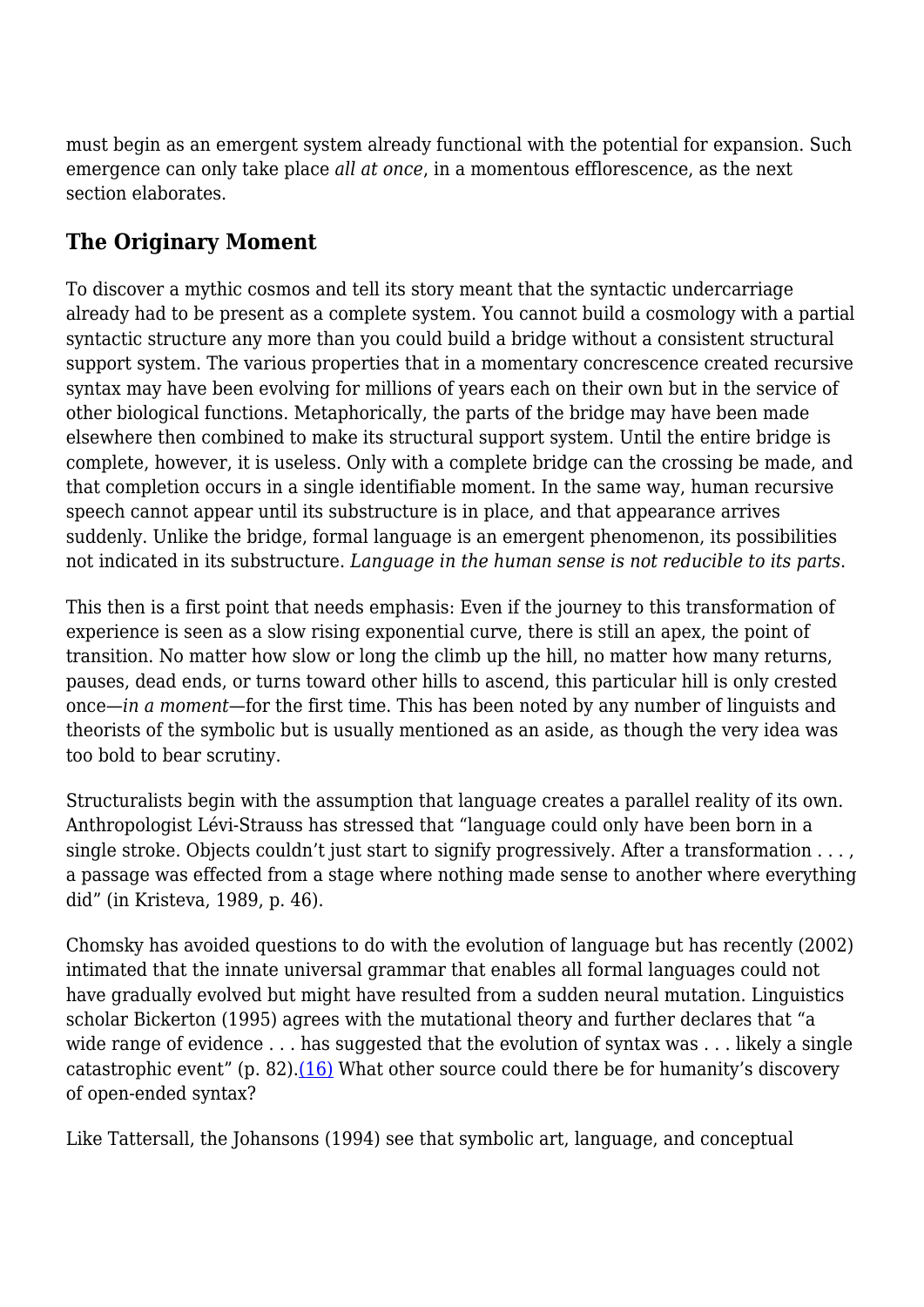cognition are evolutionarily simultaneous. The Johansons quote the Australian archeologist and aboriginal cave explorer Rhys Jones as agreeing with the suddenness of the awakening of our species: "My guess is that we will very quickly be able to establish that early on, whatever early is, the whole lot was there. Bang. They were us. And before that they weren't us; they were something different. Then something decisive happened" (p. 306).

So the saltational explanation has wide if low-key support. Aside from it being a statistical long-shot, none of the above sources offer much against the lucky mutation theory. Gans, as noted, sees language as a cultural invention and others agree, though their explanations range variously through the need to maintain monogamous bonds, the territorial imperative, the gossip imperative, the diplomatic imperative, the demands of climate change, the rise of shamanism, or the campfire braggadocio of successful hunters. For Gans, the immediate cause seems to have been breakthrough foresight and a crisis of conscience with no precursor or accompanying biological change. It was all in the mind, it seems, or mind was then immaculately conceived.

We argue today over the relative influences of mind and body or nature and culture; however, I would suggest that at the time of the originary event no such distinction was yet possible. The world experienced as *out there* and mind *in here* could only have come after the awakening of conscious experience, though the schism between self and world was probably not complete until the era of analytic objectivity.

There is one suggestion that calls upon both biological (though not necessarily mutational) resources and cultural-psychological necessity. If a prehuman group achieved such development in protolinguistic communication that they enjoyed a kind of emotional bond unknown to earlier tribal units, they would undergo the stress of environmental or other life maintenance challenges as a *simpatico* unit. Such functional/emotional communication as an extension of the mother-infant bond is in fact seen as the precursor and foundation of formal language in an important work by Greenspan and Shanker (2004) who present a strong case against the necessity for any sort of innate Chomskyian language acquisition device (LAD). If a crisis of such magnitude arose in the lives of these emotionally bonded prehumans that their continued existence was thrown into doubt, it is conceivable that the evolutionary imperative of survival at all costs could have called forth whatever fundamental biological resources were available to meet the needs of the situation. Even if the crisis were the result of cultural interaction or fledgling cognition, hopeless paralysis in response would be both a mental (emotional) and physical impairment.

Such an psychological-biological transformation may not be as extraordinary as it sounds. In supporting their fortuitous mutation hypothesis, Hauser, Chomsky, and Fitch (2002) note that "the human faculty of language appears to be organized exactly like the genetic code itself: hierarchical, generative, recursive, and virtually limitless with respect to its scope of expression" (p. 1569). But there's no need to assume mutation: The originary moment may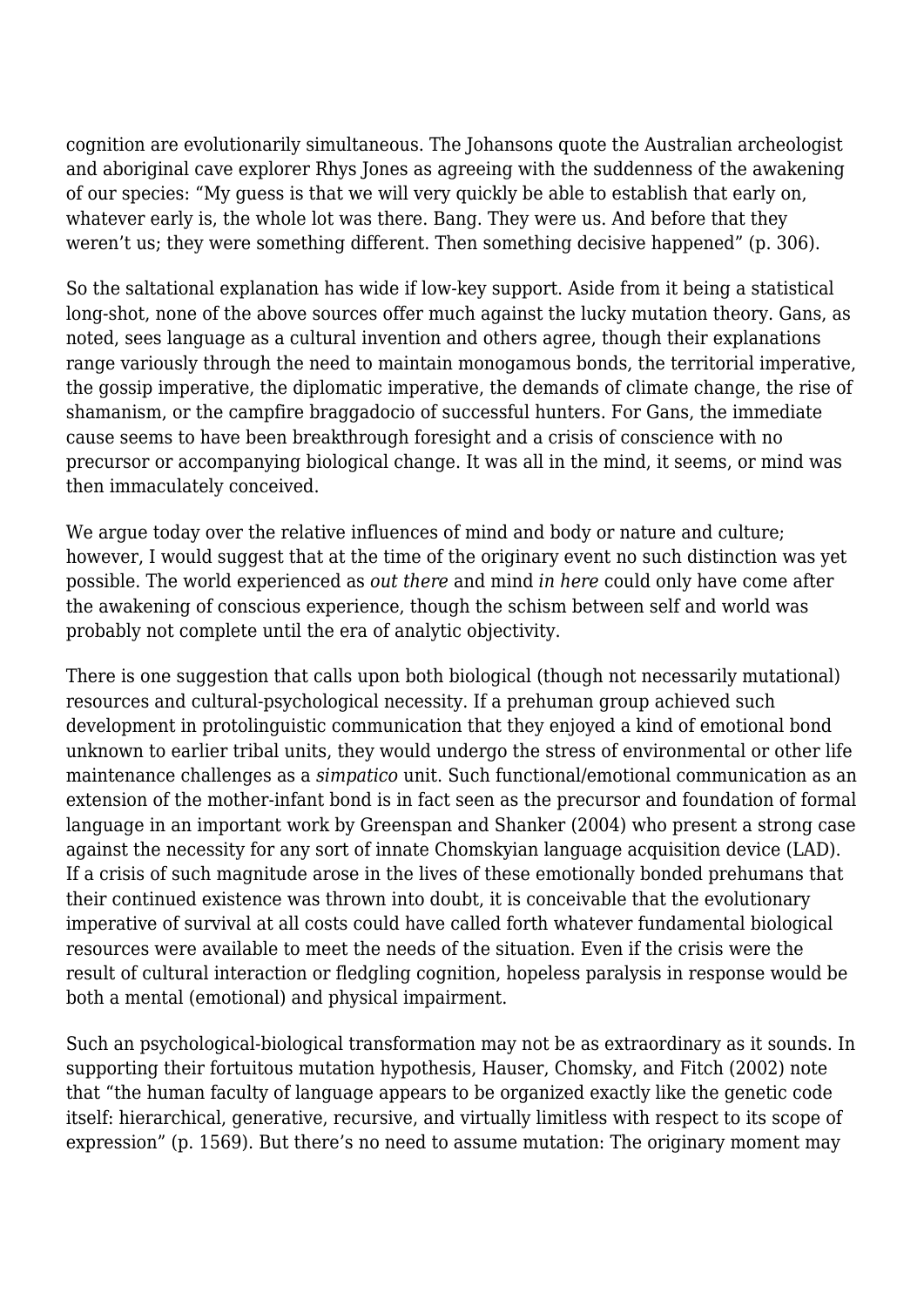be the organism's natural response to humanity's first cognitive crisis, a crisis so profound that the organism was thrown back upon its elemental *biological* resources. The genetic code could well have been the template for the creation of an entirely new response system; it could have been replicated by bringing *to mind* syntactic structures to meet an overwhelming semantic emergency.

## **The Existential Crisis[\(17\)](http://anthropoetics.ucla.edu/ap1201/mortalknowledge#n17)**

The first speakers, I have suggested, could only have spoken a meaningful word or made a meaningful sign in the context of a larger semiotic, that is, a meaning-making system. Even if syntactic possibility had been called forth, there could not have yet existed isolated centers of subjectivity, that is, reflective selves, to speechify or more likely tell a story. There was as yet no sense of oneself as a mind that imagines and creates images or asserts words and tells stories. The images to provide a semiotic context would have been experienced as arriving from parts unknown, as communal revelation, even as the words to conjure them were laboriously brought forth.

5

Why would a group of emotionally bonded prehumans need to *put their heads together* and literally *come to terms* with their situation? What does narrative provide that was so essential to their continued existence? As the study of very early or rudimentary primitive myth indicates, the first myths are not linear "just so stories", explaining to a people who they are, the origins for everything from the mundane to the grandiose, and providing ethical guidelines. Mythic narratives at this stage do not have a clear beginning, middle, and end but instead are cyclical (Eliade, 1954). Their purpose, as far as they can be said to have one, is still emotional, not expository, and associated with ritual enough to magically *call forth* hidden powers that will protect the people by confirming the sanctity of their existence.[\(18\)](http://anthropoetics.ucla.edu/ap1201/mortalknowledge#n18) With this, Gans (1993) seems to be in agreement: "The origin of language is the revelation of God" (p. 42). I might add that our term "God" can be traced back to the Indo-European *"gheu(e)-"* meaning *to call or invoke* (Claiborne, 1989).

The images received as revelation, simultaneously conjured by spellbound phrases, awaken a new reality, the dimension of the sacred. The working out of the first syntactically arranged phrases and sentences from the flotsam and jetsam of protolinguistic pidgen[\(19\)](http://anthropoetics.ucla.edu/ap1201/mortalknowledge#n19) would have taken the form of narrative, though the first narrative must have been a painful birth indeed, involving numbers of people struggling together to form concepts.

The purpose of these first rudimentary narratives, employing syntactical formations heretofore unknown, was to create meaning. Syntax emerged to meet the need for semantics. The concepts and the images that accompanied such stories were to make meaningful the people's lives by opening up vistas beyond the immediacy of senses. Since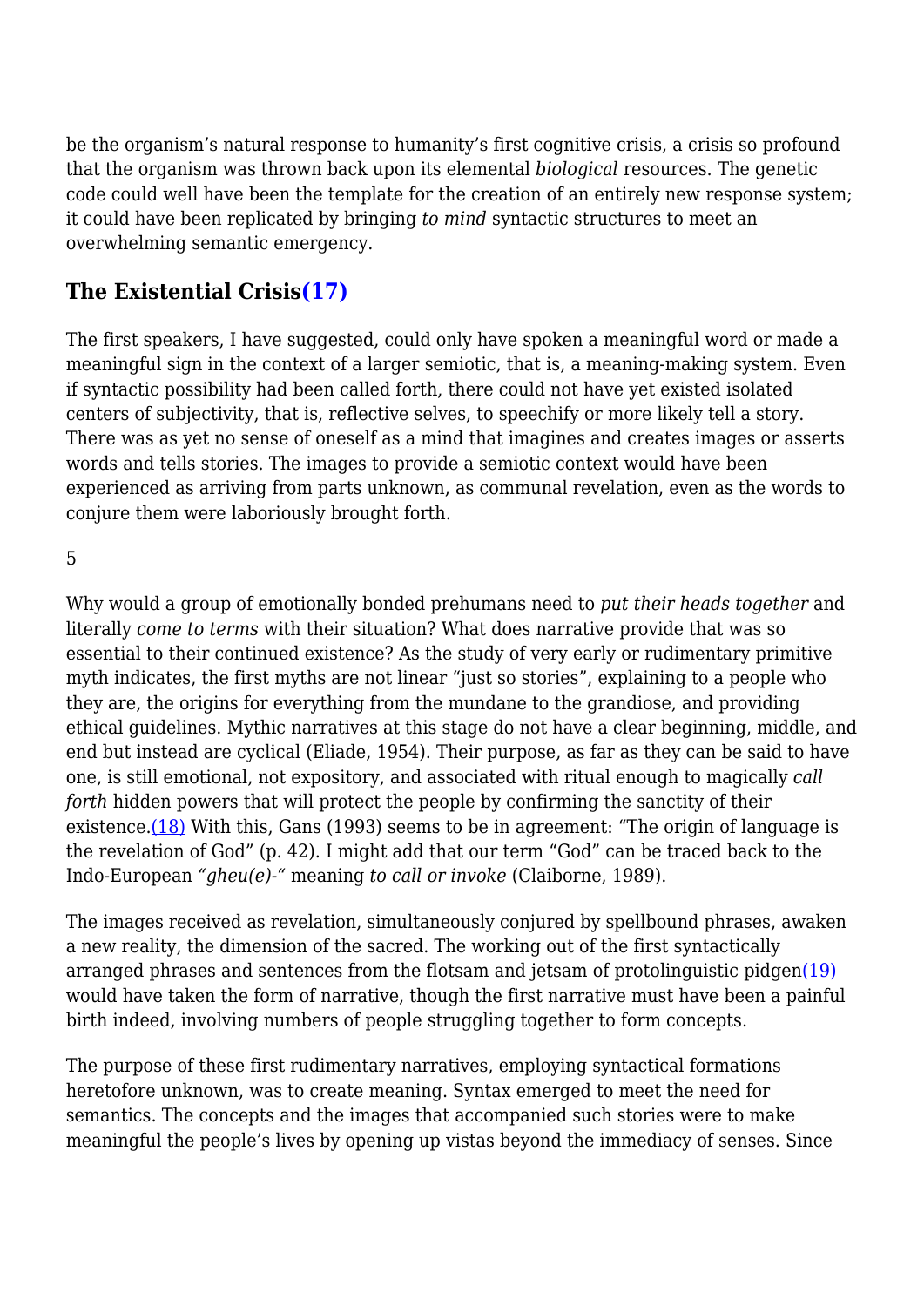narrative is meaning-making, the obvious question is, why was meaning-making necessary? And the obvious answer is that these first people were undergoing a crisis of absolute meaninglessness.

Such *existential angst* may seem anachronistic, but despite the cliché I suggest that's exactly what was occurring. These people's functional-emotional communications in protolanguage had at last brought them to the brink where the obvious was inescapable: *Everybody dies*. No matter how stable the cultural arrangements, no matter how good the hunting, at some point it must have become overwhelmingly obvious that *life loses*: Decline, death, and decay come to all—even to loved ones, even to Great Leader, even to *me*. This last one would likely be the tipping point since at that point mortal knowledge ceases to be an objective observation but becomes instead a subjective brick wall—the first sense of oneself as a subjective entity yet also an object of limited duration in the world.

Personal death, however, cannot be conceived. It is beyond the horizon of experience. The fear that seems to arise over such an absolute unknown may well be more the horror of losing the world and its primary context, the body. "[Can we say that] the terror of death is a substitute for the terror of world-ending?" Crapanzano (2004) asks. "Is it less our own dissolution than that of the world—our intimate and perduring connection with it—that terrifies us? The most frightening of nightmares is to be absolutely alone—deprived of all context, human or material" (p. 202).

Mortal knowledge then is the unbearable negation of all life striving. Since death in itself cannot be conceived it may be understood as the *absent-presence* (to borrow a phrase from the deconstructionists) around which mythic narratives and images circulate. It is the reason for narrative, yet its aporia. Since meaning is only intended but never completely arrived at via narrative or image, death may be understood as the lacuna within it, but it is this lacuna which gives storytelling its impetus. "The storyteller has borrowed his authority from death," literary theorist Walter Benjamin (1969) declared. Death "imparts to everything that concerned him that authority which even the poorest wretch in dying possesses for the living around him. This authority is at the very source of the story" (p. 94).

If this existential crisis seems strained, one need only consider the sad cases of many wild animals who have been taken from the wild to live out their lives in cages. Often their will to live simply ebbs away and their actual lives soon follow.

In same way, the flow of nonconscious experience hits the brick wall of mortal knowledge. The flow ceases. The life instinct recoils back upon itself in despair[.\(20\)](http://anthropoetics.ucla.edu/ap1201/mortalknowledge#n20) Experience becomes conscious to itself as mourning (a word with the same root as *memory*). The sense of a self-in-time is born under the auspices of dread.

Then at that dark hour a turning point: The innate image-making power behind perception combines with procedural memory to call forth the polar opposite of the end of time—time's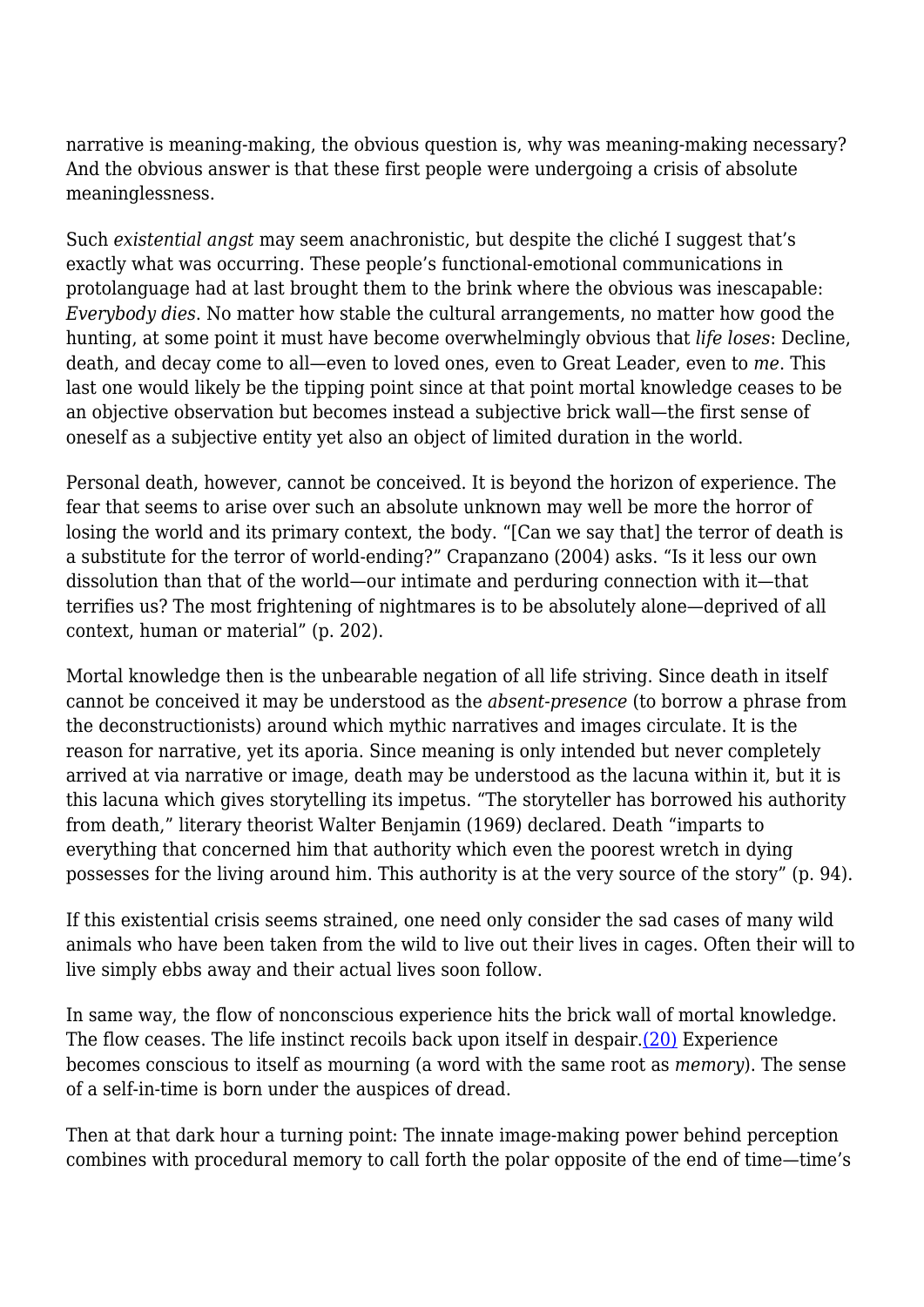beginning, the epistrophe of re-experienced creation. Through *ananke*, absolute necessity, the group members begin to call forth the verbal concepts and accompanying images of their origin and identity. They haltingly speak of things unseen and concepts proliferate into narratives. The time of origins is re-experienced in this moment when a leap of imagination calls forth the recursive displacement available in the genetic code and linguistic syntax is employed for the first time. Their hesitant, spellbound narrative takes them beyond concrete immediacy into the realms of the sacred. And the time of beginnings is begun all over again—for the first time, of course.

Or so it seems to me anyway. It may say something about the unspeakable power of the knowledge of personal death that so little has been written about mortal knowledge as a formative concept in the history of philosophy until recently. Heidegger's *Being and Time* (1927) dove into it, along the way fulfilling the cultural need to, if not defeat death, at least obscure or *finesse* it. Later existentialists often seemed to embrace mortal knowledge and accept the absurdity of life-striving as a result, but they were stuck in self-isolation.

Psychoanalysis has likewise either discovered a death wish or seen such a wish as the fear of life. Why the fear of life? N. O. Brown (1959) indicated it was because of sexual repression and the failure to come to terms with death. Becker (1973) agrees: "The irony of man's condition is that the deepest need is to be free of the anxiety of death and annihilation; but it is life itself which awakens it, and so we must shrink from being fully alive" (p. 66). Yet without mortal knowledge, we would never have crossed the symbolic threshold, never have experienced the originary moment, never created language and culture. Becker proclaims that as the result of its need to deny death cultural humanity has benefited:

Man has a symbolic identity that brings him sharply out of nature. He is a symbolic self, a creature with a name, a life history. He is a creator with a mind that soars out to speculate about atoms and infinity, who can place himself imaginatively at a point in space and contemplate bemusedly his own planet. This immense expansion, this dexterity, this ethereality, this self-consciousness gives to man literally the status of a small god in nature. (p. 26)That this is an especially fertile area of speculation for understanding ourselves is made clear when we appreciate that this *existential crisis was concomitant upon the also dawning awareness of oneself as a unique experiencing entity*. The thought that death is unavoidable implies a corollary: I have a life that will end: *I . . . am*! Indeed, the two must be impossibly entwined in origin: One feels the wonder of becoming conscious of oneself as an existing, experiencing being and of others as similar such beings even as the wonder of the moment is umbered by its cause. Death makes life real. One realizes that one is a living entity the moment the dark mirror of death forces such a reflection upon us. Selfconsciousness is the polarity of death consciousness, each inside the other: The self is founded with death at its core.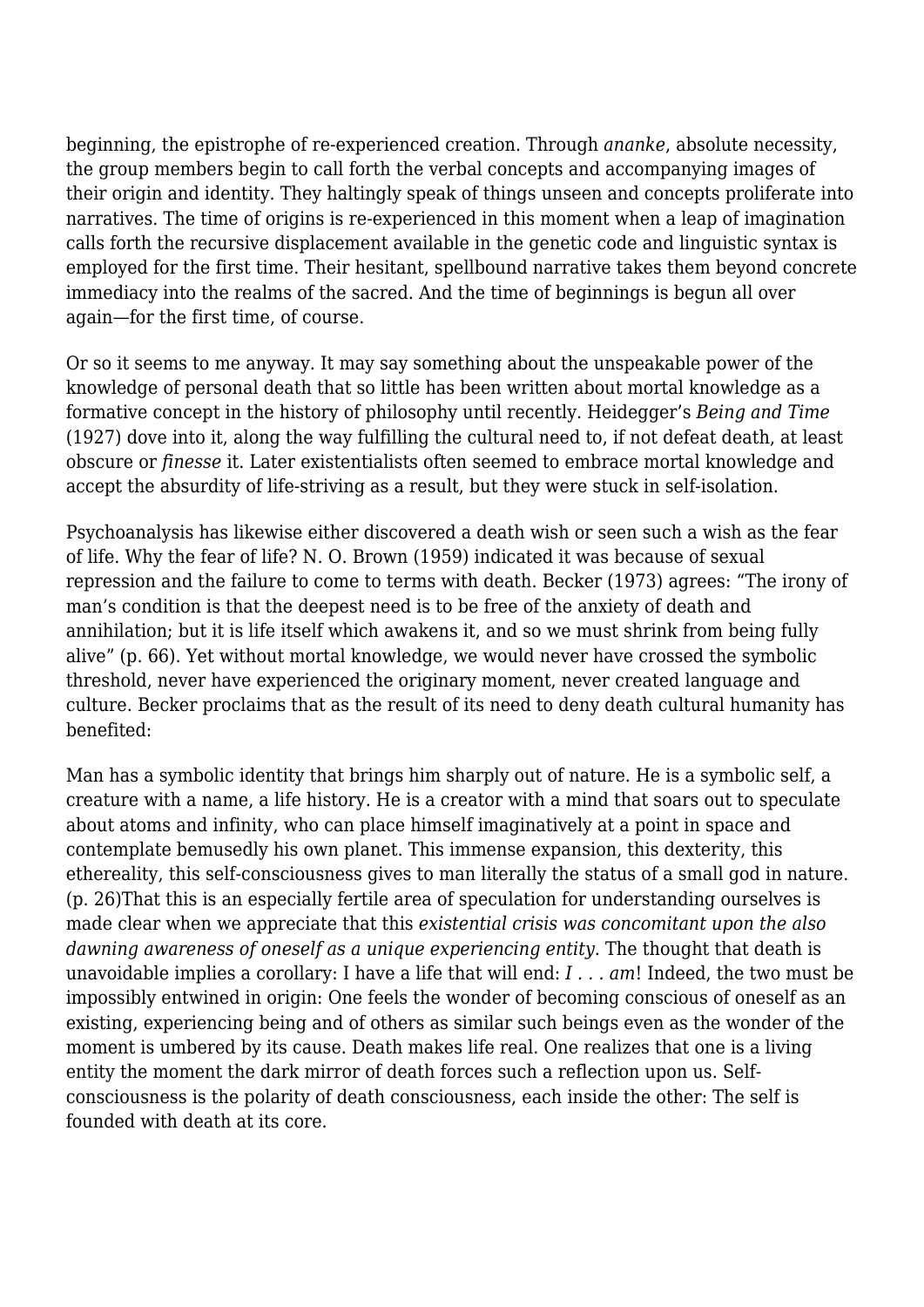As the ultimate origin of language, religion, art, ethics, and all higher cognition, it seems to be true after all that, as Wallace Stevens (1923/54) famously wrote in "Sunday Morning":

*Death is the mother of beauty; hence from her, Alone, shall come fulfilment to our dreams And our desires*. (V: 3-5)

## **In Conclusion**

Again, this is not an attempt to claim that generative anthropology's originary hypothesis is wrong and mine is right. Indeed, it is conceivable that dawning mortal knowledge was the catalyst that led Gans's originary troop of hunters to resist the natural instinct to "appropriate" the prey object because at least one suddenly realized such an attempt could lead to his demise. In this case, fear, not morality, is the prime mover. The others would pick up on this abnegation both because they too shared the forbidden, repressed knowledge of inevitable death and because they were mimetically in tune with what was occurring. This implies that fear and the imperative to deny its ever present cause are at the heart of all social and ethical codes.

Professor Gans has not found establishing a timeline or comparing the objective finds of paleoanthropological excavations to be germane to his purpose, though from my perspective they only strengthen his vision. That there was an originary event that took place only once at a particular place and time has been shown to be generally likely, though prehistoric anomalies do exist. Strong support has been given to the unprecedented suddenness of the originary event (which I have referred as the crossing of the symbolic threshold). After the event, "the word" would likely have spread to other tribal groups like the wildfire of a charismatic religious movement.

At this point, my only hesitation is that a single word or gesture, no matter what its ostensive or spontaneous character may be, is difficult to accept as the origin of language in the formal sense. It may be stretching the dramatic moment of the thought experiment to envision the newly awakened *persons*, following that first verbal ejaculation of the aborted gesture of appropriation, building the first narrative through merging and displacing protolinguistic signs into sentence-like constructions whose ultimate meaning remained *deferred*, as it were, in the unattainable unified present of the world around them.

Professor Gans might not be disposed to reject such suggestions out of hand since he too agrees that language and symbolic culture could only have arisen as a communal phenomenon. So one person's aborted gesture does not a language make. Furthermore, he understands that language is metaphoric and thus opens the door to imagination, abstract conceptions, liminal presences, or the hidden *beyond* of the sacred: "The process of

6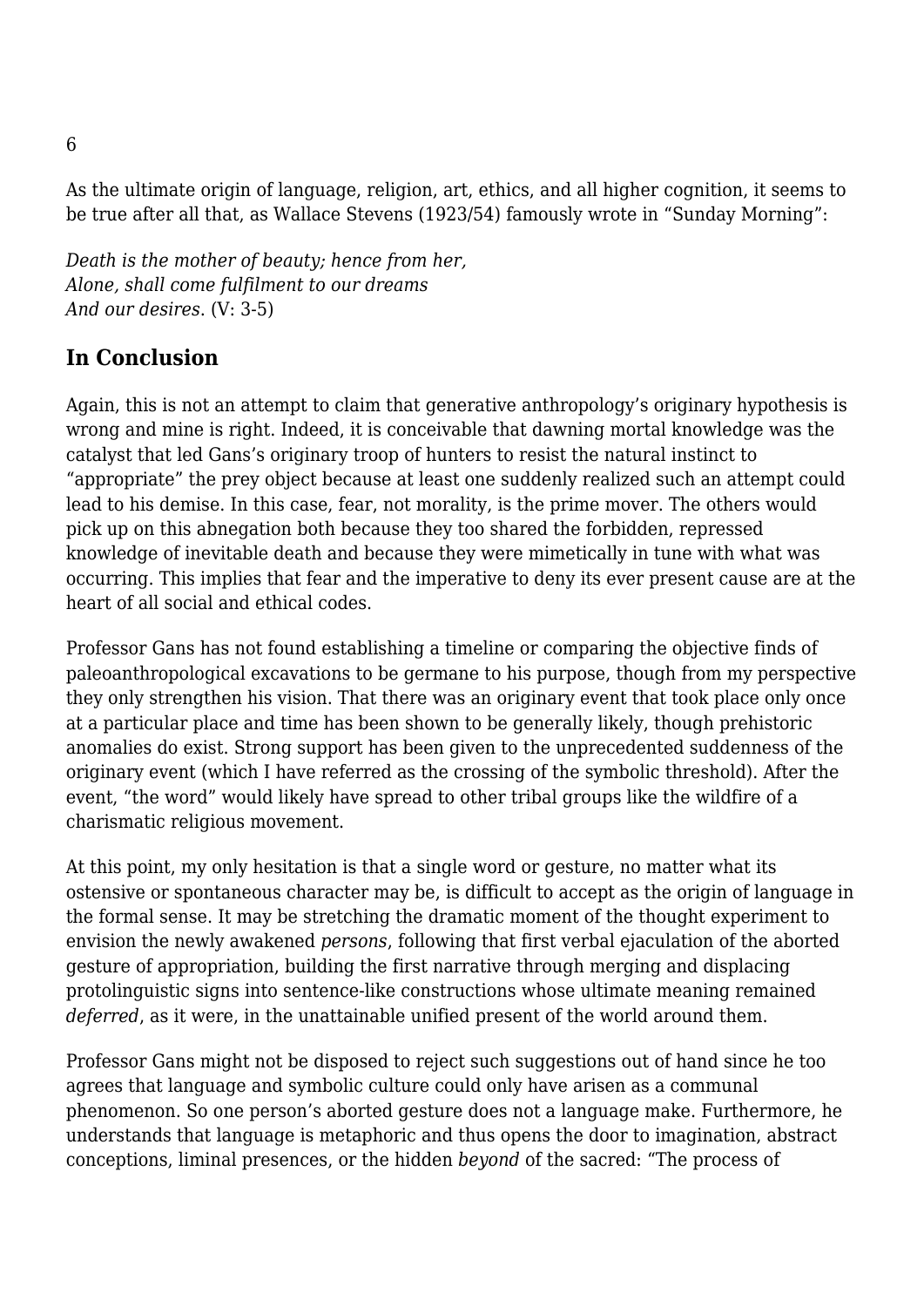virtualization, whereby human culture is extended beyond the possibilities of face-to-face contact, is inherent in the very existence of language" (1993, p. 18).

The generative anthropology hypothesis as is provides stronger moral guidelines than *mere* denial of death, though the present thesis has significant moral implications, too, as it indicates fear is at the core of all morality (though not necessarily all moral *acts*), a statement with which psychoanalysis would likely agree. But the aborted gesture of appropriation alone does not seem potent enough to explain the tremendous awakening to the sacred our forbears must have undergone. Only the metaphoric death of the prehuman animal in its instinctual paradise, the fall into the emotional paralysis of despair, could account for the (re)birth of the freely thinking *H. symbolicus* in a new world of the sacred, "walking warm onto the fields of praise", to paraphrase poet Dylan Thomas (1946/71). This may be to wax more flowery than is appropriate, considering how the sacred realm has become Pascal's nightmare: the vast, cold expanse of objective materiality.

7

## **References**

Becker, E. (1973). *The Denial of Death*. New York: The Free Press.

Benson, J., Greaves, W., O'Donnell, M., & Taglialatela, J. (2002). Evidence for symbolic language processing in a bonobo (*Pan paniscus*). *Journal of Consciousness Studies 9* (12): 33-56.

Bickerton, D. (1983). Pidgen and creole languages. *Scientific American 249* (1): 116-122.

Bickerton, D. (1995). *Language and Human Behavior*. Seattle: U of Washington Press.

Bickerton, D. (2000). How protolanguage became language. In C. Knight, M. Studdert-Kennedy, & J.R. Hurford (Eds.), *The Evolutionary Emergence of Language* (pp. 264-284). Cambridge, UK: Cambridge U Press.

Brown, N.O. (1959). *Life Against Death*. Middleton, CT: Wesleyan U Press.

Cassirer, E. (1944). *An Essay on Man: An Introduction to a Philosophy of Human Culture*. New Haven/London: Yale U Press. (Copyright renewed 1972, H. Cassirer & A. Applebaum.)

Cassirer, E. (1946). *Language and Myth*, trans. S.K. Langer. New York: Dover.

Chauvet, J-M., Deschamps, É.B., & Hillaire, C. (1996). *Dawn of Art: The Chauvet Cave*, trans. P. G. Bahn. New York: Abrams.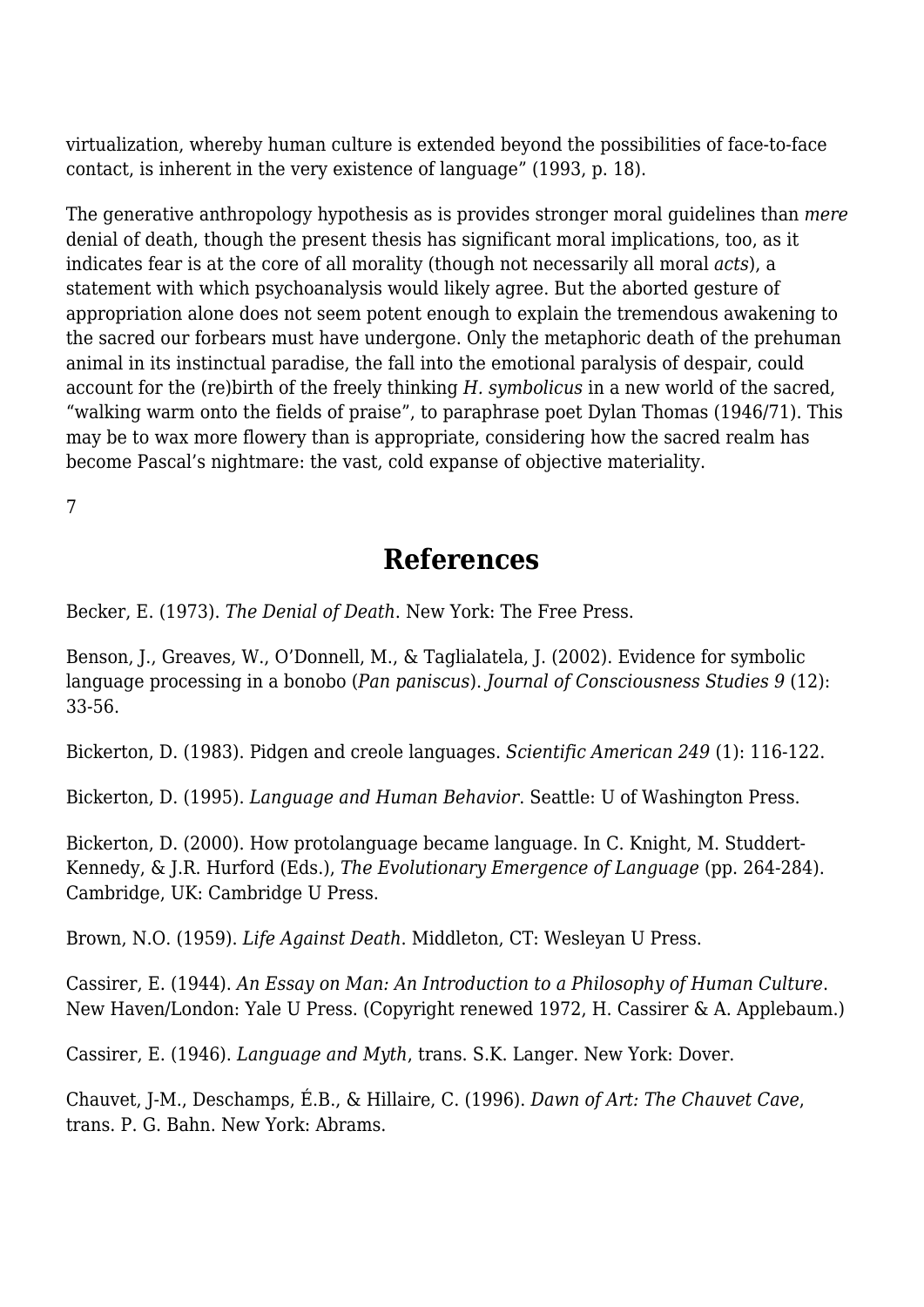Chomsky, N. (2002). *On Nature and Language*. Cambridge, UK: Cambridge U Press.

Claiborne, R. (1989). *The Roots of English: A Reader's Handbook of Word Origins.* New York: Anchor-Doubleday.

Crapanzano, V. (2004). *Imaginative Horizons*. Chicago: U of Chicago Press.

Deacon, T. (1997). *The Symbolic Species: The Co-Evolution of Language and the Brain*. New York: Norton.

Donald, M. (1991). *Origins of the Modern Mind: Three Stages in the Evolution of Culture and Cognition*. Cambridge, MA: Harvard U Press.

Eliade, M. (1954). *The Myth of the Eternal Return: Or, Cosmos and History*, trans. W.R. Trask. Princeton: Princeton U Press. Original in French 1949.

Frankfort, H. & Frankfort, H.A. (1949). Myth and reality. In H. & H. A. Frankfort, J. A. Wilson, & T. Jacobsen, *Before Philosophy: The Intellectual Adventure of Ancient Man: An Essay on Speculative Thought in the Ancient Near East* (pp. 11-36). Baltimore: Penguin.

Gans, E. (1981). *The Origin of Language: A Formal Theory of Representation*. Berkeley: U of California Press.

Gans, E. (1990). *Science and Faith: The Anthropology of Revelation*. Savage, MD: Rowman & Littlefield.

Gans, E. (1993). *Originary Thinking: Elements of Generative Anthropology*. Stanford: Stanford U Press.

Gans, E. (1999). The little bang: The early origin of language. *Anthropoetics: The Journal of Generative Anthropology* V, 1.

Online[.http://www.humnet.ucla.edu/humnet/anthropoetics/ap0501/gans.htm](http://www.humnet.ucla.edu/humnet/anthropoetics/ap0501/gans.htm)

Gans, E. (accessed 2006). A brief introduction to generative anthropology. Online. <http://anthropoetics.ucla.edu/gaintro.htm>

Greenspan, S.I., & Shanker, S.G. (2004). *The First Idea: How Symbols, Language, and Intelligence Evolved from Our Primate Ancestors to Modern Humans*. Cambridge, MA: Da Capo.

Hagège, C. (1990). *The Dialogic Species*, trans. S.L. Shelley. New York: Columbia U Press. Original in French 1985.

Hauser, M., Chomsky, N., & Fitch, W.T. (2002). The faculty of language: What is it, who has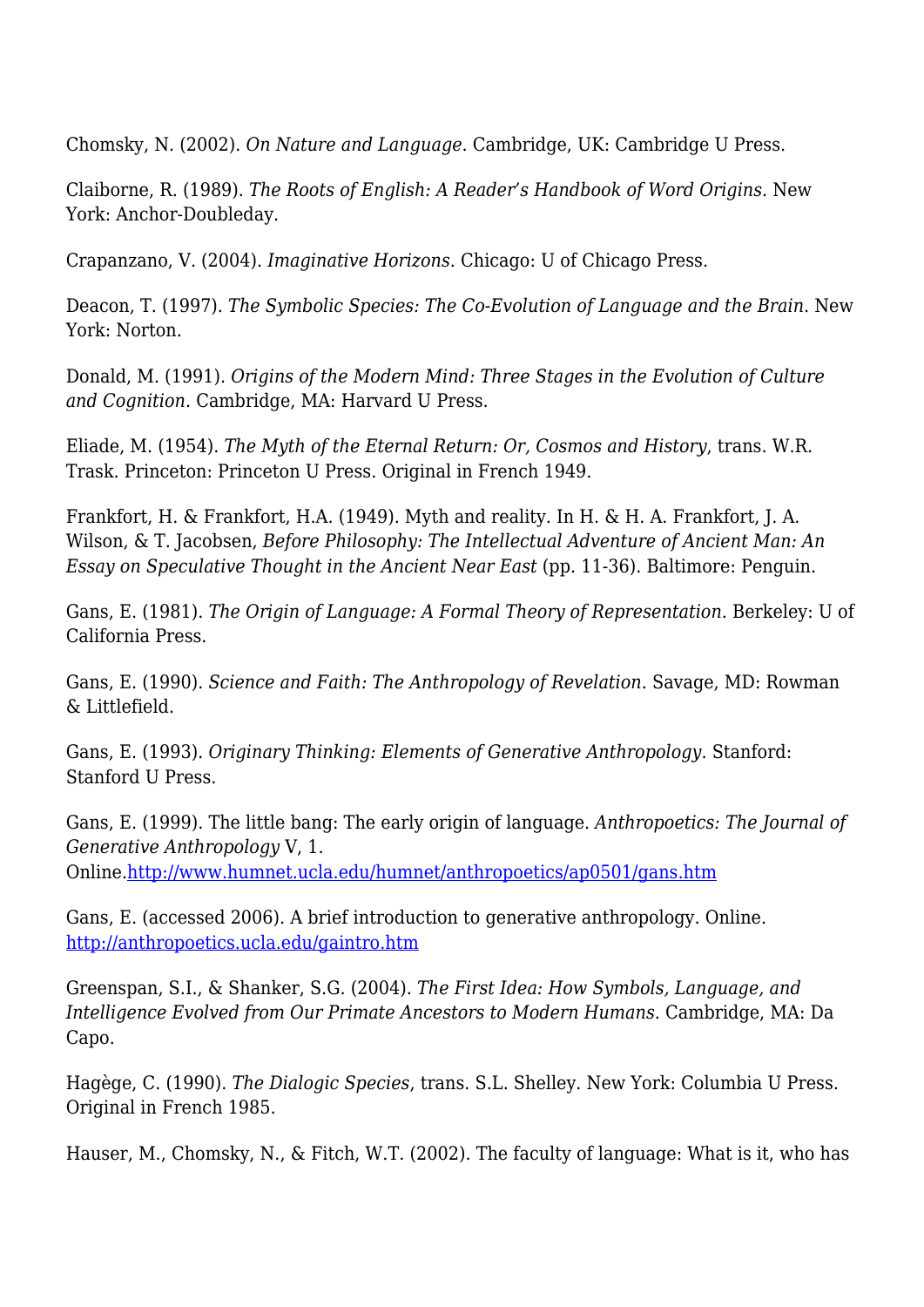it, and how did it evolve? *Science 298*: 1569-1579.

Heidegger, M. (1962). *Being and Time*, trans. J. Macquarrie & E. Robinson. New York: Harper & Row. Original in German 1927.

Henshilwood, C., Sealy, J., Yates, R., Cruz-Uribe, K., Goldberg, P., Grine, F.E., Klein, R.G., Poggenpoel, C., van Niekerk, K., & Watts, I. (2001). Blombos cave, southern Cape, South Africa: Preliminary report on the 1992-1999 excavations of the Middle Stone Age levels. *Journal of Archeological Science 28* (4): 421-448.

Hillman, J. (1979). *The Dream and the Underworld*. New York: Harper & Row.

Hockett, C.F. (1960). The origin of speech. *Scientific American 203* (3): 88-96.

Johanson, D. & Johanson, L., with B. Edgar (1994). *Ancestors: In Search of Human Origins*. (Companion Volume to the Nova video Series.) New York: Random House.

Klein, R.G., with B. Edgar (2004). *The Dawn of Human Culture*. New York: John Wiley & Sons.

Kristeva, J. (1989). *Language the Unknown: An Initiation into Linguistics*, trans. A.M. Menke. New York: Columbia U Press). Original in French 1981.

Leakey, R. (1994). *The Origin of Humankind*. New York: Basic Books.

8

McDougall, I., Brown, F.H., & Fleagle, J.G. (2005). Stratigraphic placement and age of modern humans from Kibish, Ethiopia. *Nature 433*: 733-736.

Morris, C.W. (1993). *Symbolism and Reality: A Study in the Nature of Mind*, reprint#3. Amsterdam: John Benjamins. (Dissertation, University of Chicago, 1925, original. *Symbolik und Realitat*, reprint#2, introduction & trans. A. Eschbach. Frankfurt: Suhrkamp, 1981.)

Nixon, G. Mercurius (1995). *The Coil of Time and the Recoil of Memory*. Bragg Creek, AB: Makyo.

Nixon, G. (2006). Myth and mind: The origin of human consciousness in the discovery of the sacred. Online. http://members.shaw.ca/docnixon/pubs/mythmind.pdf

Noble, W. & Davidson, I. (1991). The evolutionary emergence of modern human behaviour—language and its archeology. *Man* 26: 223-253.

Noble, W. & Davidson, I. (1996). *Human Language, Evolution, and Mind: A Psychological*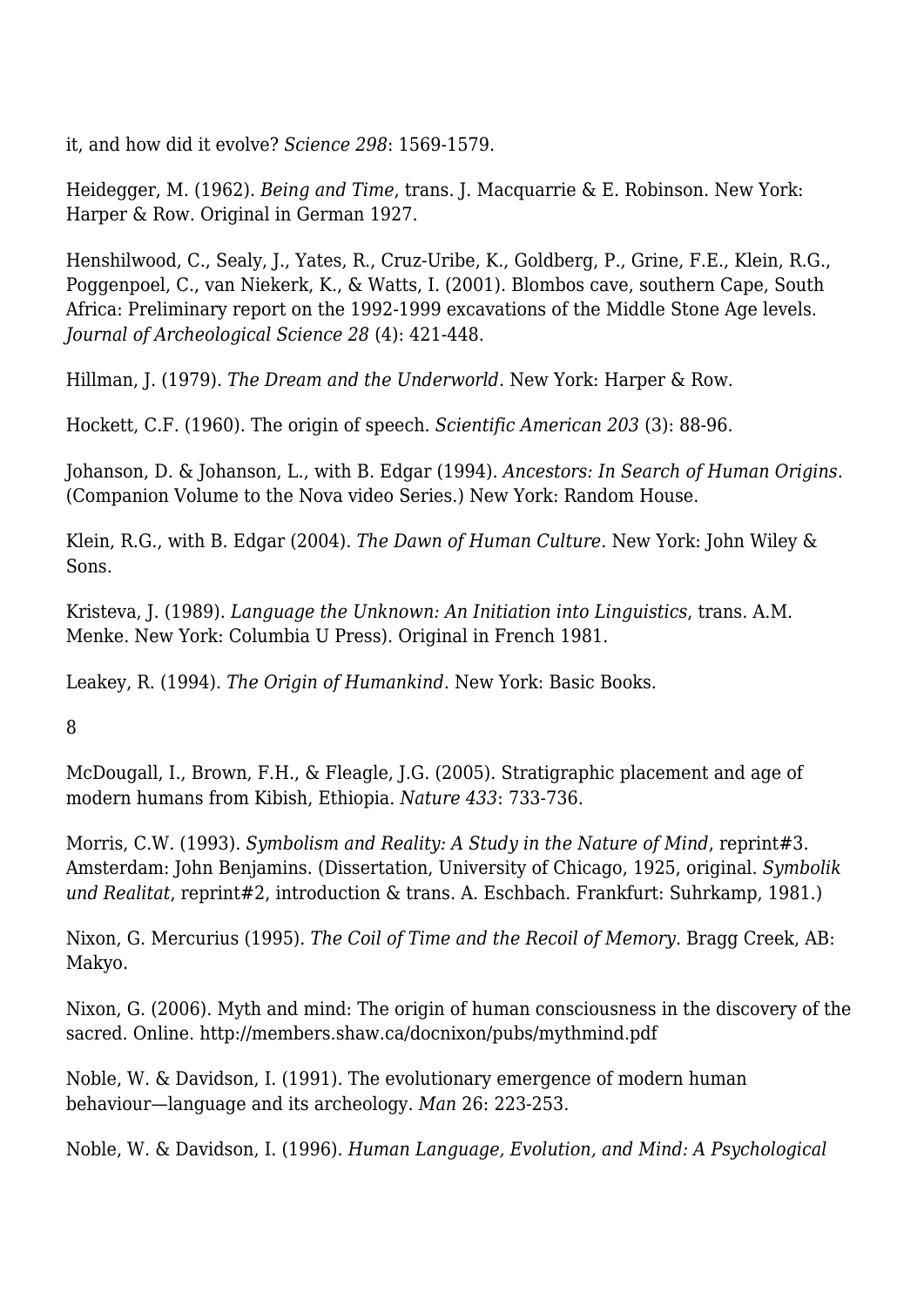*and Archeological Inquiry*. Cambridge, UK: Cambridge U Press.

Pepperberg, I.M. (2000). *The Alex Studies: Cognitive and Communicative Abilities of Grey Parrots.* Cambridge MA: Harvard U Press.

Percy, W. (1975). *The Message in the Bottle*. New York: Noonday.

Pfeiffer, J.E. (1982). *The Creative Explosion: An Inquiry into the Origins of Art and Religion*. New York: Harper & Row.

Pinker, S. (1994). *The Language Instinct: How the Mind Creates Language*. New York: William Morrow.

Ricoeur, P. (1967). *The Symbolism of Evil*, trans. E. Buchanan. Boston: Beacon.

Savage-Rumbaugh, S. & Lewin, R. (1994). *Kanzi: The Ape at the Brink of the Human Mind*. New York: John Wiley & Sons.

Scarre, C. (Ed.) (1993). *Smithsonian Timelines of the Ancient World: A Visual Chronology from the Origins of Life to AD 1500*. New York: Dorling-Kindersley.

Sommer, J.D. (1999). The Shanidar IV "flower burial": A reevaluation of Neanderthal burial ritual. *Cambridge Archaeological Journal 9*: 127-129.

Stevens, W. (1954). *The Collected Poems*. New York: Vintage. Copyright renewed 1982, H. Stevens. "Sunday Morning" originally in *Harmonium*, 1923.

Tattersall, I. (1998). *Becoming Human: Evolution and Human Uniqueness*. San Diego: Harvest/Harcourt Brace.

Tattersall, I. (2002). *The Monkey in the Mirror: Essays on the Science of What Makes Us Human*. New York: Harcourt Brace.

Thomas, D. (1971). *Collected Poems of Dylan Thomas 1934-1952*. New York: New Directions. "Fern Hill" originally 1946.

Trask, R.L. (1995). *Language: The Basics*. London & New York: Routledge.

White, T.D., Asfaw, B., DeGusta, D., Gilbert, H., Richards, G.D., Suwa, G., & Howell, F.C. (2003). Pleistocene Homo sapiens from Middle Awash, Ethiopia. *Nature 423*: 742-747.

Wikipedia (accessed 2006). Mitochondrial Eve. Online. [http://en.wikipedia.org/wiki/Mitochondrial\\_Eve](http://en.wikipedia.org/wiki/Mitochondrial_Eve)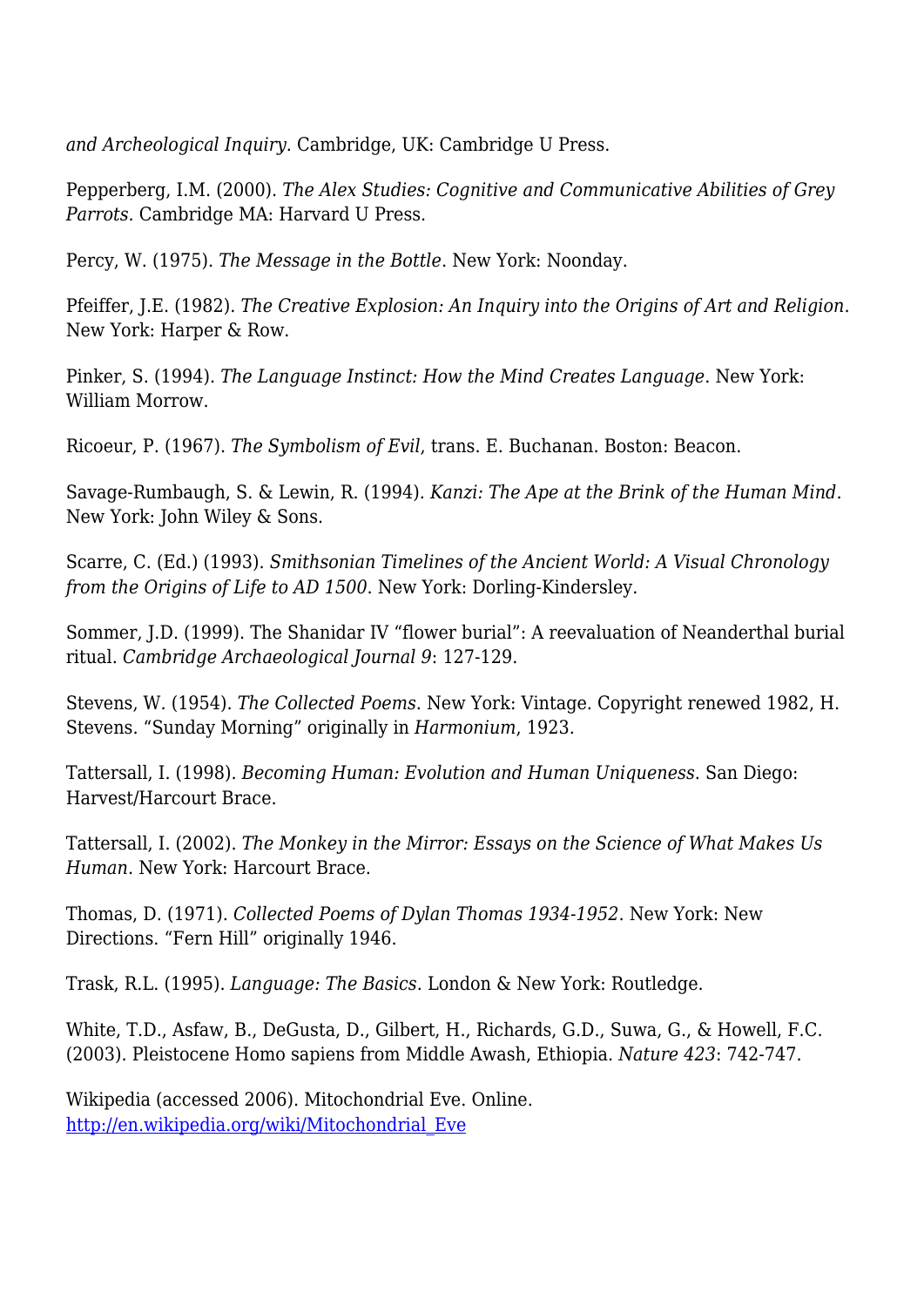## **Notes**

1. An experiential reversion or return to the source via present likeness or replication [\(back\)](http://anthropoetics.ucla.edu/ap1201/mortalknowledge#b1)

2. At approximately 62 pages this piece—too large for a journal, too small for a book—is only available online. [\(back\)](http://anthropoetics.ucla.edu/ap1201/mortalknowledge#b2)

3. The earliest known bones at this time seem to be those of the subspecies *Homo sapiens idaltu*, named by paleoanthropologist Tim White (White et al., 2003) and dated to approximately 160 kya. Recently, however, McDougall, Brown, and Fleagle (2005) redated fossil skullcaps from Ethiopia originally found by Richard Leakey to 195 kya, though this remains controversial. "Mitrochondrial Eve" is in this range, now generally thought to have lived ca. 150 kya (Wikipedia, 2006). A forerunner species, *archaic H. sapiens*, originating as early as 500 kya is now widely identified as *H. heidelbergensis*(Klein, 2002; Tattersall, 1998). [\(back\)](http://anthropoetics.ucla.edu/ap1201/mortalknowledge#b3)

4. Famed anthropologist Richard Leakey (1994): "Humans became human through intense learning not just of survival skills but of customs and social mores, kinship and social laws—that is, culture. . . . Culture can be said to be *the* human adaptation" (p. 45). [\(back\)](http://anthropoetics.ucla.edu/ap1201/mortalknowledge#b4)

5. Bickerton (1995, 2000) has claimed protolanguage compares with nonsyntactic pidgen; he also sees it as symbolic in the sense of using signs or icons to indicate concrete actualities, what I would call representational. In this sense, symbolic interaction has been shown to be possible even in trained nonhuman species (*e.g.*, Benson, Greaves, O'Donnell, & Taglialatela, 2002). Such indicative protolanguage has certainly worked with mimesis to pass on and preserve the templates for stone tool manufacture & fire preservation; however, language as symbolic narrative or with symbolic self-reference (*cf.*, Cassirer, 1946; Deacon, 1997) is no longer *proto*. [\(back\)](http://anthropoetics.ucla.edu/ap1201/mortalknowledge#b5)

6. Exaptation: "Features that arose in one context but were later co-opted for use in another" (Tattersall, 1998, p. 108). [\(back\)](http://anthropoetics.ucla.edu/ap1201/mortalknowledge#b6)

7. Hauser, Chomsky, and Fitch (2002) refer to FLB, the faculty of language in the broad sense, that many animals have, and to FLN, the faculty of language in the narrow sense, that only humans have. When I speak of formal language or human language throughout, I refer to the latter. [\(back\)](http://anthropoetics.ucla.edu/ap1201/mortalknowledge#b7)

8. I speculate that protolanguage received major impetus with the early control of fire, an event that provided a more compelling center for attraction *and* repulsion than any game animal. [\(back\)](http://anthropoetics.ucla.edu/ap1201/mortalknowledge#b8)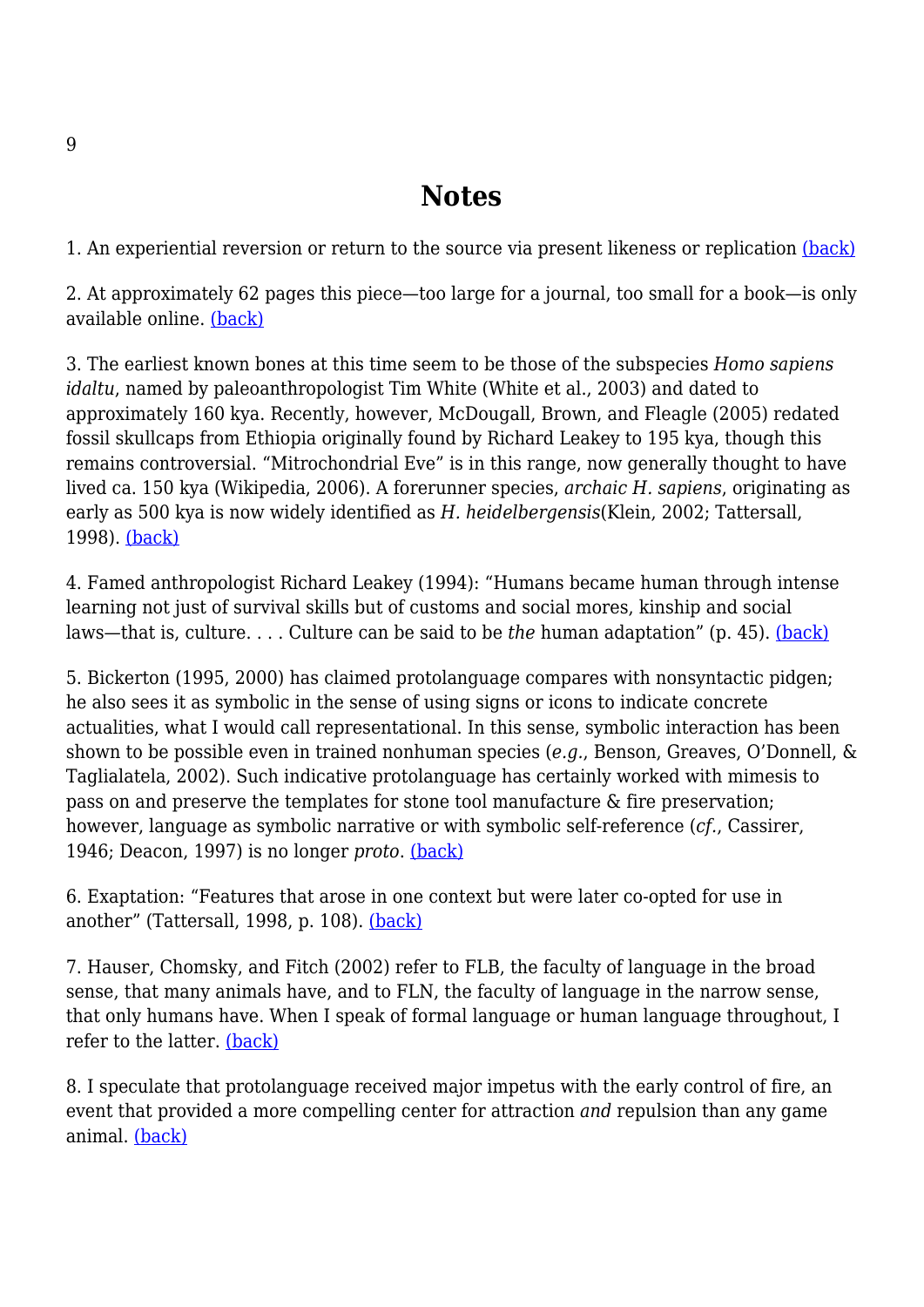9. Though language as representation is problematic, as will be seen below [\(back\)](http://anthropoetics.ucla.edu/ap1201/mortalknowledge#b9)

10. It must be noted that the such abilities are not innate but have resulted from extensive training by humans, another indication that language was a cultural creation not a biological accident. [\(back\)](http://anthropoetics.ucla.edu/ap1201/mortalknowledge#b10)

11. Some few Neanderthal burials have indeed taken place but none have yet been located that contain the sorts of weapons, tools, food items, or ornamentation that might be thought to be useful to the deceased in the afterlife. The famous Neanderthal "flower burial" of Shanidar IV has been convincingly repudiated in the *Cambridge Archaeological Journal* (Sommer, 1999) as the result of natural causes. The shallowness of other burials and the space-saving postures could reasonably be interpreted as the simplest means of disposing of corpses that soon become unpleasant company. Tattersall (1998) concludes that "it is difficult to sustain the notion that Neanderthal burial represented symbolic activity, as opposed to the simple expression of grief and loss" (p. 161). [\(back\)](http://anthropoetics.ucla.edu/ap1201/mortalknowledge#b11)

12. Donald (1991) differentiates the *episodic* cognition of infrahumans from the *mimetic* cognition of hominid prehumans, and the *mythic* mind of the first true humans who were yet premodern. The modern mind he calls *theoretic*, i.e., analytic and objective, built *around* the mythic mind. [\(back\)](http://anthropoetics.ucla.edu/ap1201/mortalknowledge#b12)

13. My difference from Gans here may be terminological, depending on what he intends by *representation*. Ambiguously, he also states that language need *not* re-present external reality: "Since language makes things appear, there is no need for the appearance it evokes to correspond with reality" (1990 p. 22). [\(back\)](http://anthropoetics.ucla.edu/ap1201/mortalknowledge#b13)

14. Donald (1991) notes that "mimesis is fundamentally different from imitation and mimicry in that it involves the invention of intentional representations. When there is an audience to interpret the action, mimesis also serves the purpose of social communication" (p. 169). [\(back\)](http://anthropoetics.ucla.edu/ap1201/mortalknowledge#b14)

15. Benson *et al*. (2002) claim Kanzi demonstrates these; perhaps, albeit in a highly restricted manner. Semantic creativity requires that the whole constructive system be active: a change in quality or *kind*, not degree. [\(back\)](http://anthropoetics.ucla.edu/ap1201/mortalknowledge#b15)

16. There is certainly disagreement with this among linguists. Pinker (1994) stays with incremental evolution; Kristeva (1989) agrees with the timeline here but suggests that the graphic image preceded the vocal; Hagège (1990) postulates a multiregional language origin in which speech was discovered in various times and places by humans—thus no *first language*. [\(back\)](http://anthropoetics.ucla.edu/ap1201/mortalknowledge#b16)

17. This section is necessarily a condensation of ideas better developed elsewhere (Nixon, 2006). [\(back\)](http://anthropoetics.ucla.edu/ap1201/mortalknowledge#b17)